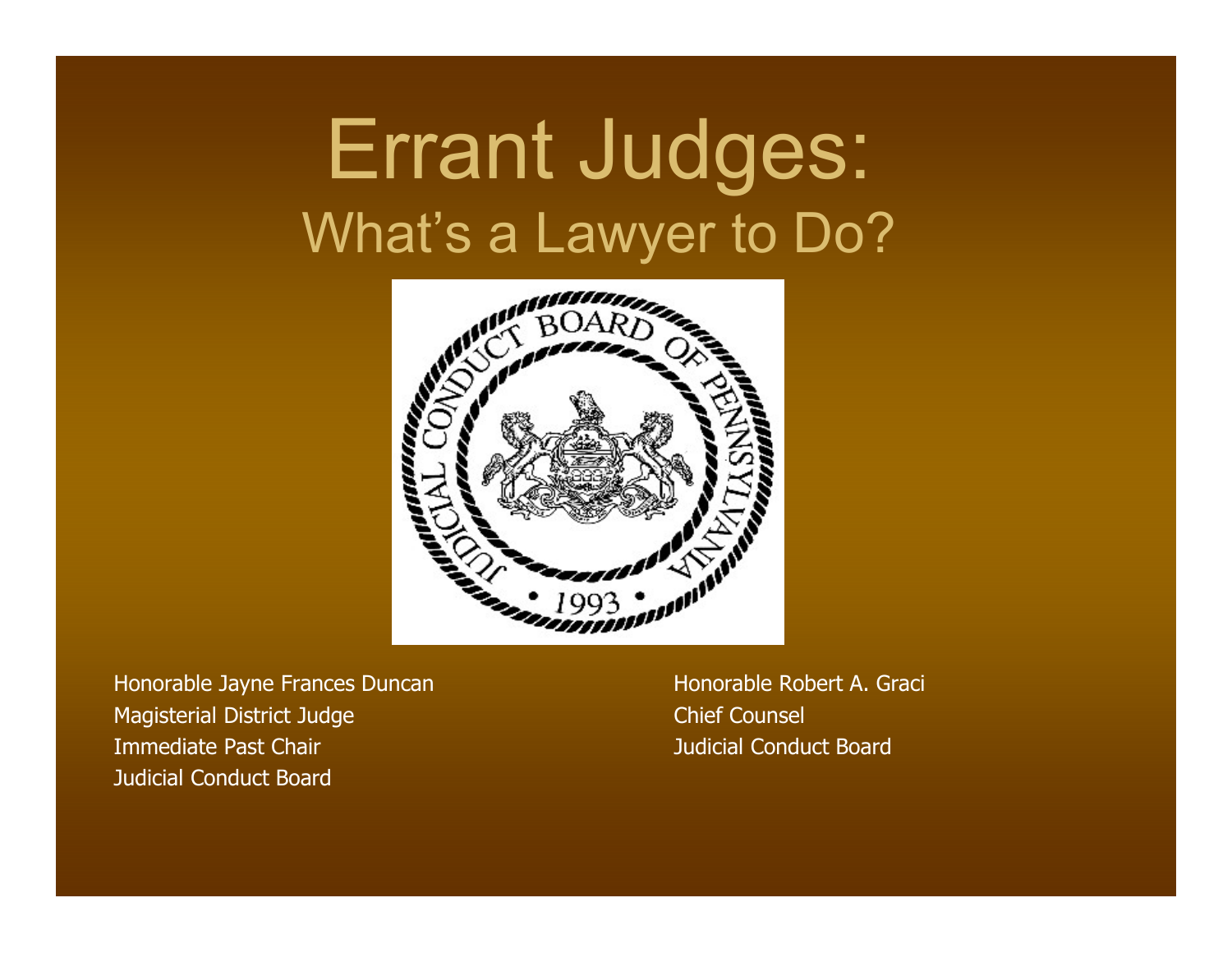# **Code of Judicial Conduct** Judges are held to high standard of conduct

**APPLIES TO:SUPREME COURT JUSTICES SUPERIOR COURT AND COMMONWEALTH COURT JUDGESCOMMON PLEAS COURT JUDGESPHILADELPHIA MUNICIPAL COURT JUDGES**

#### **Rules Governing Standards of Conduct of Magisterial District Judges**

**APPLY TO:**

**MAGISTERIAL DISTRICT JUDGESPHILADELPHIA TRAFFIC COURT JUDGES**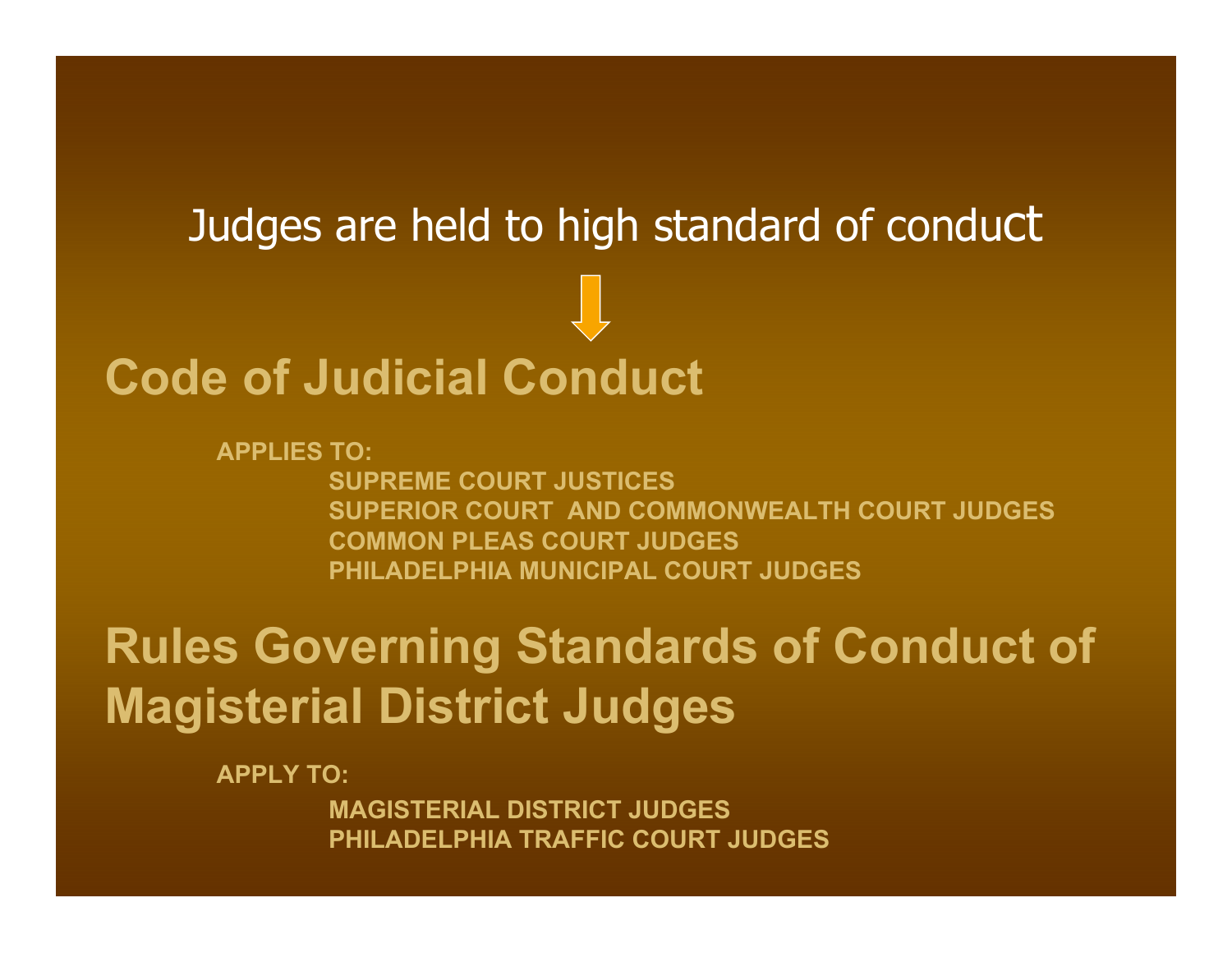### OVERARCHING PRINCIPLESPreamble

**AN INDEPENDENT, FAIR, HONORABLE AND IMPARTIAL JUDICIARY IS INDISPENSABLE TO OUR SYSTEM OF JUSTICE. … THE RULES CONTAINED IN THIS CODE NECESSARILY REQUIRE JUDGES, INDIVIDUALLY AND COLLECTIVELY, TO TREAT AND HONOR THE JUDICIAL OFFICE AS A PUBLIC TRUST, STRIVING TO PRESERVE AND ENHANCE LEGITIMACY AND CONFIDENCE IN THE LEGAL SYSTEM.** 

**JUDGES SHOULD UPHOLD THE DIGNITY OF JUDICIAL OFFICE AT ALL TIMES, AVOIDING BOTH IMPROPRIETY AND THE APPEARANCE OF IMPROPRIETY IN THEIR PROFESSIONAL AND PERSONAL LIVES. THEY SHOULD AT ALL TIMES CONDUCT THEMSELVES IN A MANNER THAT GARNERS THE HIGHEST LEVEL OF PUBLIC CONFIDENCE IN THEIR INDEPENDENCE, FAIRNESS, IMPARTIALITY, INTEGRITY, AND COMPETENCE.** 

**CODE OF JUDICIAL CONDUCT AND RULES GOVERNING THE STANDARDS OF CONDUCT OF MAGISTERIAL DISTRICT JUDGES, PREAMBLE [2] AND [3]**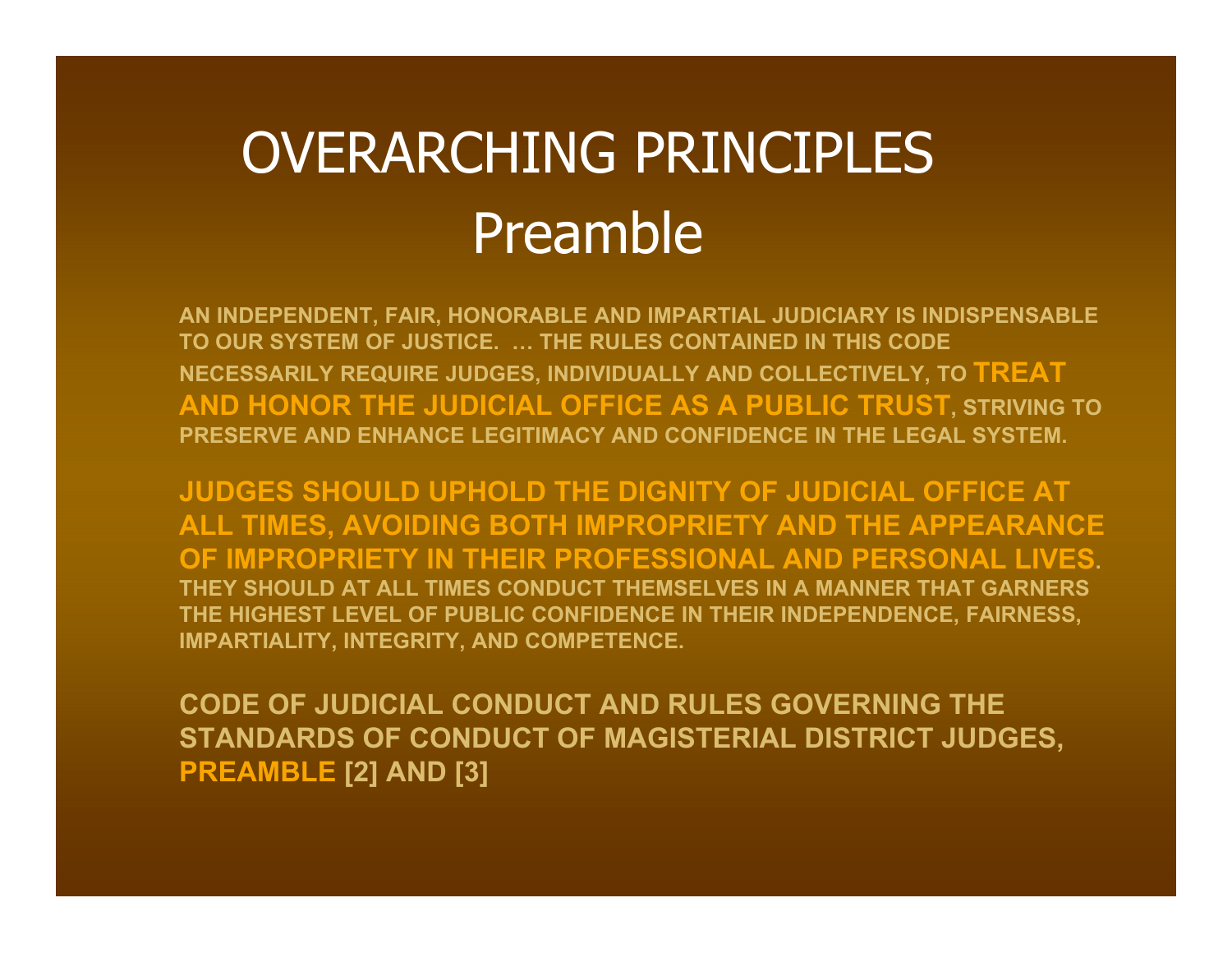### **OVERARCHING PRINCIPLES**

#### **RULE 1.2. PROMOTING CONFIDENCE IN THE JUDICIARY**

**A JUDGE SHALL ACT AT ALL TIMES IN A MANNER THAT PROMOTES PUBLIC CONFIDENCE IN THE INDEPENDENCE, INTEGRITY, AND IMPARTIALITY OF THE JUDICIARY, AND SHALL AVOID IMPROPRIETY AND THE APPEARANCE OF IMPROPRIETY.**

**PUBLIC CONFIDENCE IN THE JUDICIARY IS ERODED BY IMPROPER CONDUCT AND CONDUCT THAT CREATES THE APPEARANCE OF IMPROPRIETY. THIS PRINCIPLE APPLIES TO BOTH THE PROFESSIONAL AND PERSONAL CONDUCT OF A JUDGE. A JUDGE SHOULD EXPECT TO BE THE SUBJECT OF PUBLIC SCRUTINY THAT MIGHT BE VIEWED AS BURDENSOME IF APPLIED TO OTHER CITIZENS, AND MUST ACCEPT THE RESTRICTIONS IMPOSED BY THE CODE. CONDUCT THAT COMPROMISES OR APPEARS TO COMPROMISE THE INDEPENDENCE, INTEGRITY, AND IMPARTIALITY OF A JUDGE UNDERMINES PUBLIC CONFIDENCE IN THE JUDICIARY. … .**

**CANON 1, RULE 1.2, COMMENTS [1]. [2] AND [3].**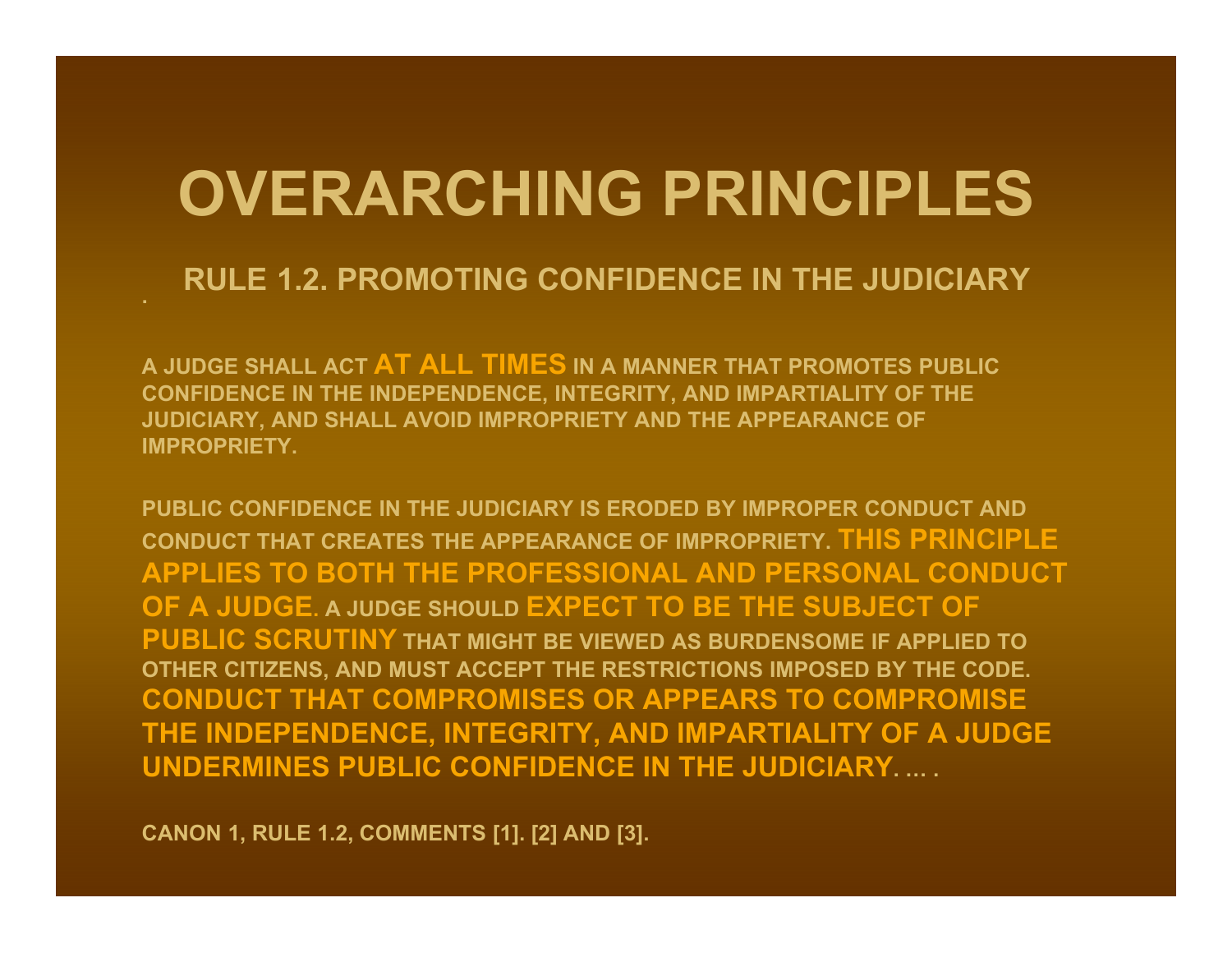## Code of Judicial Conduct

(JULY 1, 2014 AND AFTER)

- $\mathbf{R}^{\text{max}}$  Canon 1: A judge shall uphold and promote the independence, integrity, and impartiality of the judiciary, and shall avoid impropriety and the appearance of impropriety.
- **EXT** Canon 2: A judge shall perform the duties of judicial office impartially, competently, and diligently.
- $\mathbf{R}^{(1)}$  Canon 3: A judge shall conduct the judge's personal and extrajudicial activities to minimize the risk of conflict with the obligations of judicial office.
- $\blacksquare$  Canon 4: A judge or candidate for judicial office shall not engage in political or campaign activity that is inconsistent with the independence, integrity, or impartiality of the judiciary.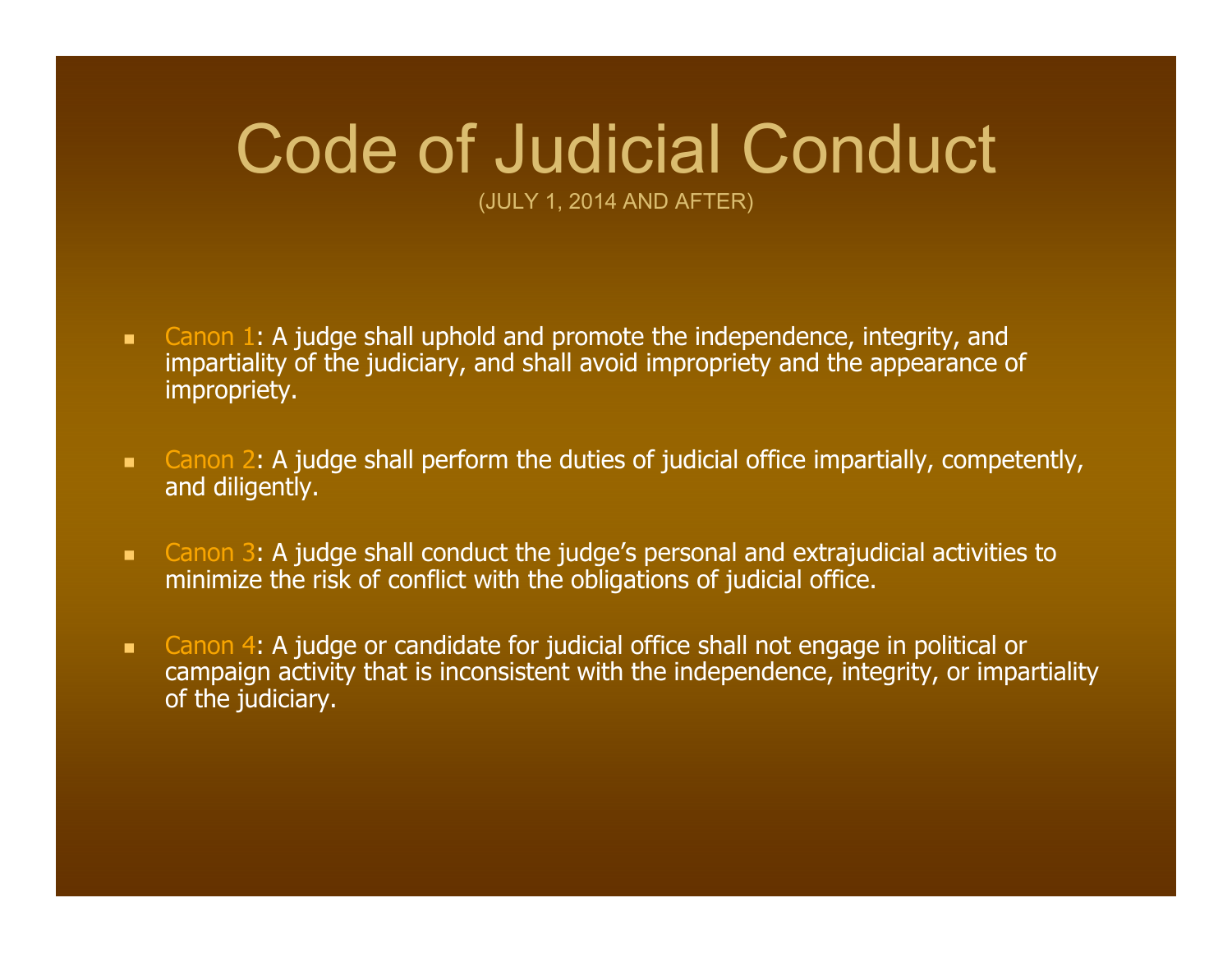#### Rules Governing Standards of Conduct of Magisterial District Judges (December 1, 2014 and After)

- $\mathbf{u}$  Canon 1: A magisterial district judge shall uphold and promote the independence, integrity, and impartiality of the judiciary, and shall avoid impropriety and the appearance of impropriety.
- **EX0.** Canon 2: A magisterial district judge shall perform the duties of judicial office impartially, competently, and diligently.
- $\mathbf{R}^{\text{max}}$  Canon 3: A magisterial district judge shall conduct the magisterial district judge's personal and extrajudicial activities to minimize the risk of conflict with the obligations of judicial office.
- **EXT** Canon 4: A magisterial district judge or candidate for judicial office shall not engage in political or campaign activity that is inconsistent with the independence, integrity, or impartiality of the judiciary.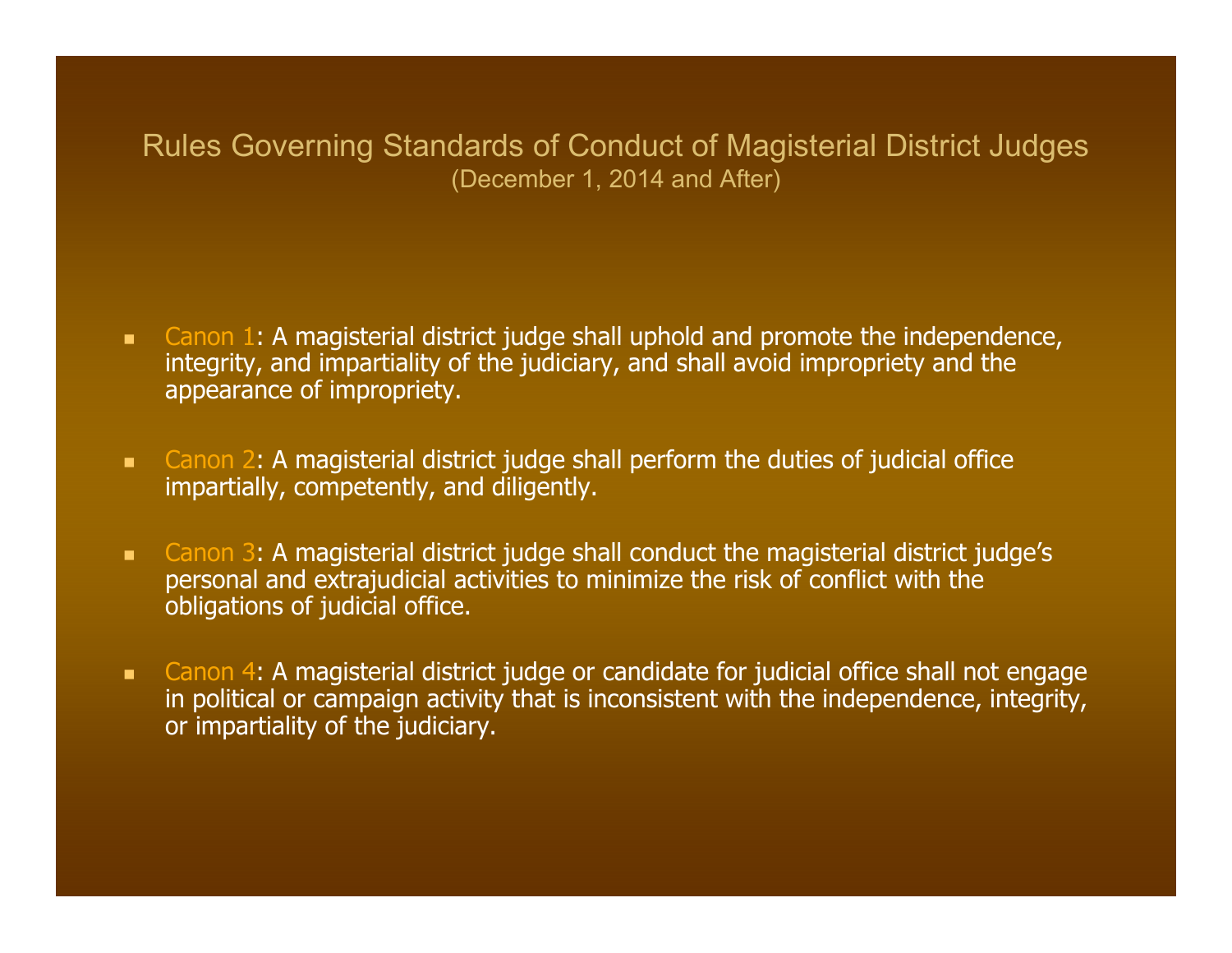### Code of Judicial Conduct CANONS SHORTHAND

**CANON 1: JUDICIAL IMAGE – LAW ABIDING, TRUSTWORTHY, FAIR, UNBIASED, AND ABOVE USING MY POSITION FOR PERSONAL GAINCANON 2: JUDICIAL BEHAVIOR CANON 3: OFF BENCH ACTIVITIESCANON 4: POLITICAL ACTIVITY**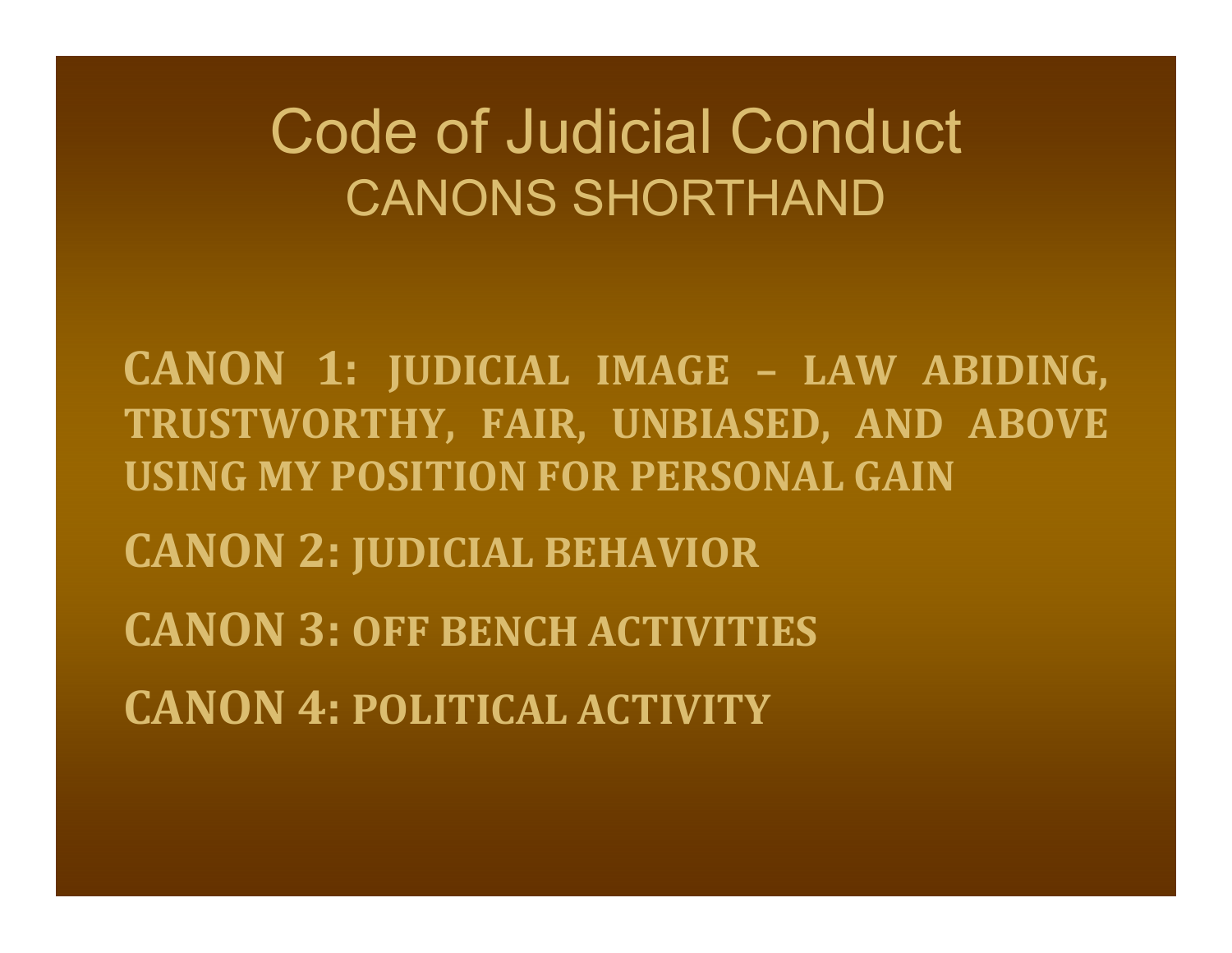### **Pennsylvania Judges Must:**

- Administer justice **fairly**, **ethically**, **uniformly**, **promptly** and **efficiently** (Canon 1);
- Be **free from personal bias** (Rules 2.2, 2.3);
- Issue **prompt rulings** and make decisions that demonstrate competent legal analysis (Rules 2.1, 2.5, 2.7);
- Act with **dignity**, **courtesy** and **patience** (Rule 2.8);
- **Effectively manage** their courtrooms and the administrative responsibilities of their office staff (Rules 2.5, 2.8); and
- **Respect and comply with the law** (Rule 1.1).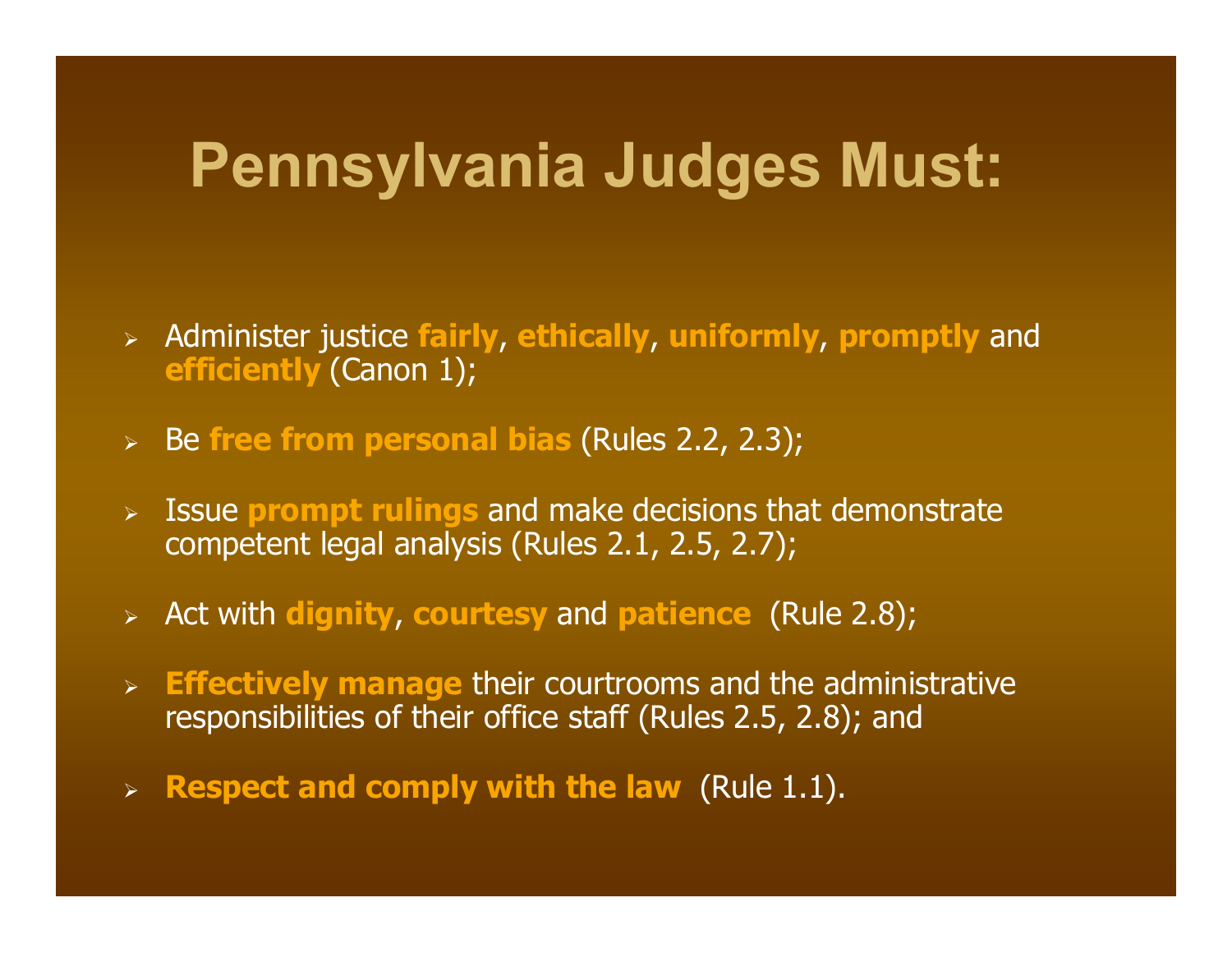### Judicial Conduct Checklist

How does the judge's conduct appear to someone else?

 Apply the **"HEADLINE TEST"** when deciding whether conduct is appropriate or inappropriate.

Would the judge mind seeing a headline in tomorrow's newspaper reporting that the judge engaged in the reported conduct?

 $\checkmark$  Is the conduct undignified or does it otherwise reflect poorly on the judiciary?

 $\checkmark$  Does the conduct offend anyone or make the judge appear to be prejudiced or biased?

 $\sqrt{}$  Is the conduct lawful?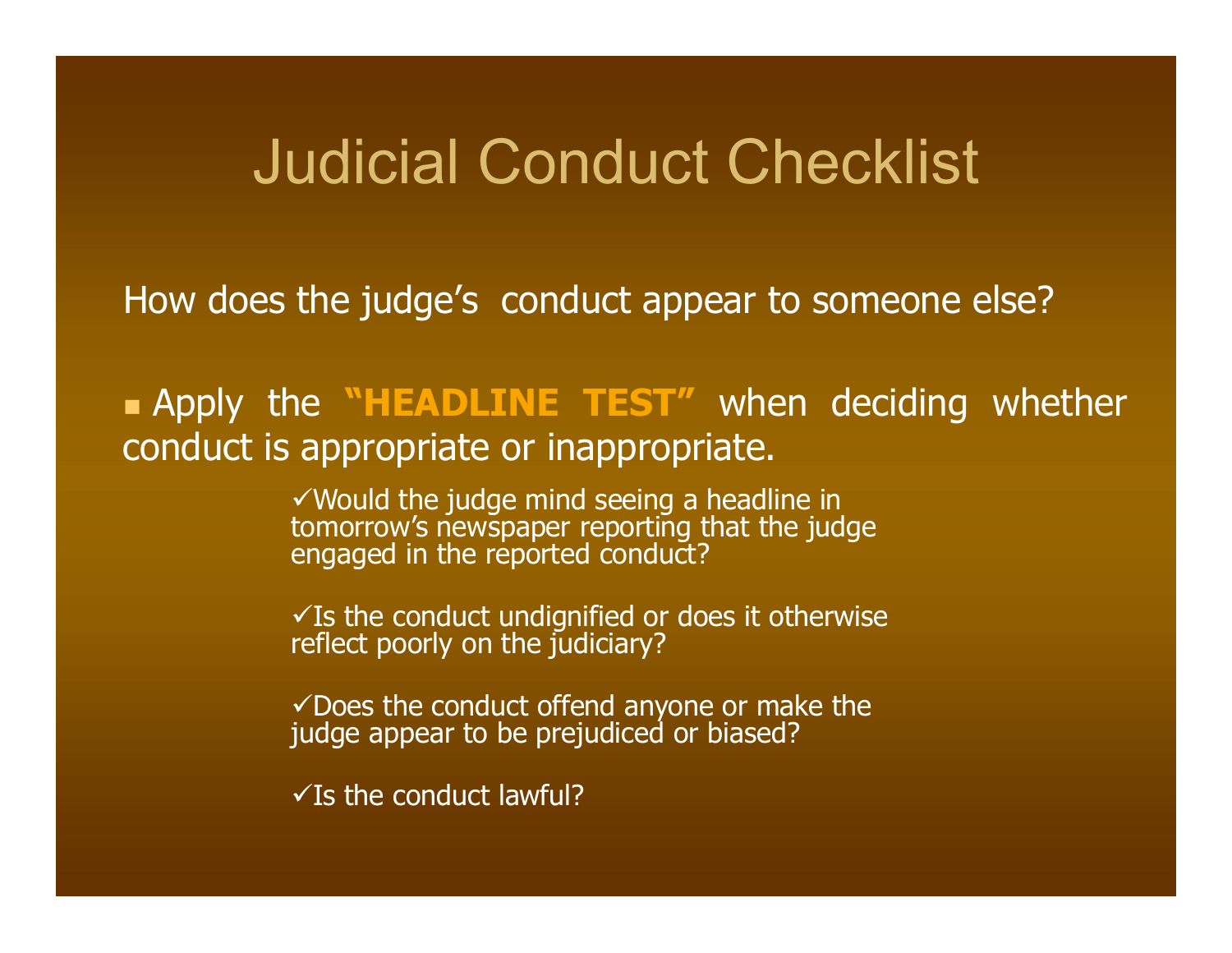#### Judicial Conduct Board **Authority**

Pennsylvania Constitution Article V, §§ 17, 18

 $\overline{\mathbf{C}}$ 

Code of Judicial Conduct

Rules Governing Standards of Conduct of Magisterial District Judges

Supreme Court Orders Governing Judicial Conduct

Judicial Conduct Board and Court of Judicial Discipline Rules of Procedures

Decisions of the Pennsylvania Supreme Court, the Special Tribunal & the Court of Judicial Discipline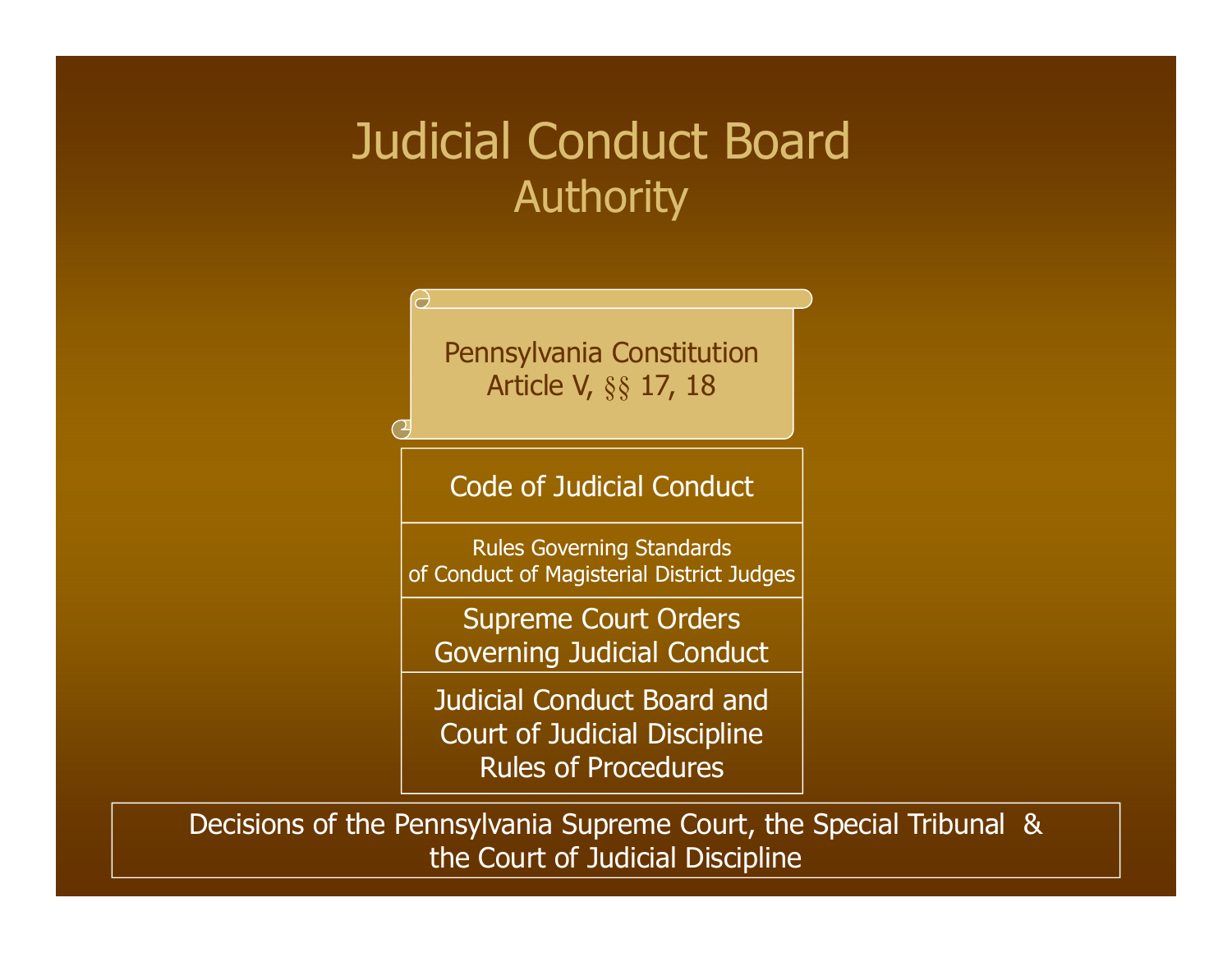Judicial Conduct Board **Authority** 

**Judicial Misconduct**

 **Mental or Physical Disability (including substance abuse) - Diversion** Pennsylvania Constitution, Article V, Section 18(a)(9)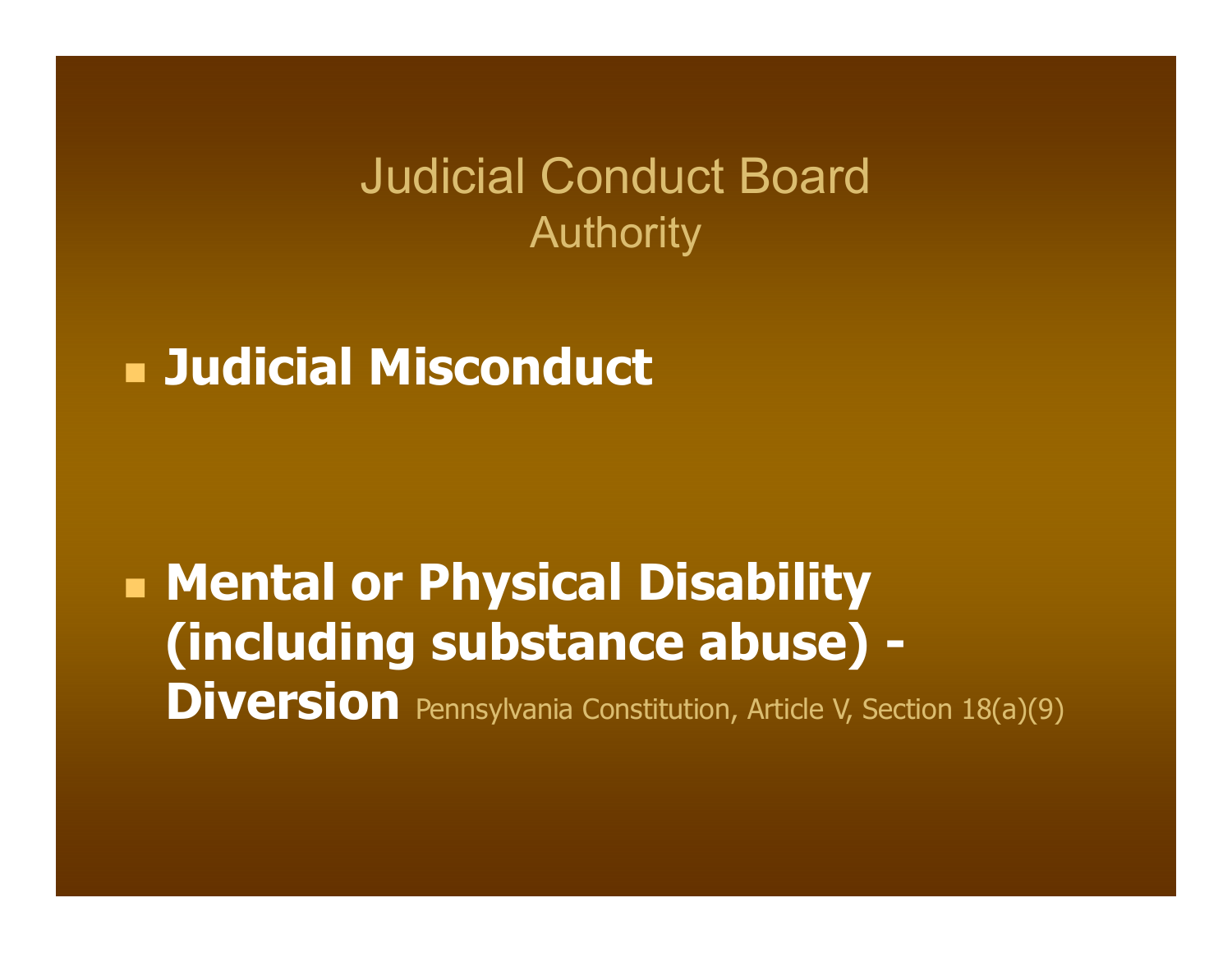#### Judicial Conduct Board

Pennsylvania Constitution, Article V, Section 18(a)

Members – 12 6 Public Members 3 Attorneys 3 Judges

Appointments by Governor (6) 3 Public Members 2 Attorneys 1 Judge

Jurisdiction

Appellate Courts

Common Pleas Phila. Municipal Court

Magisterial District Judges Traffic Court Judges

Appointments by Supreme Court (6) 3 Public Members 1 Attorney 2 Judges

1200+**Judicial Positions**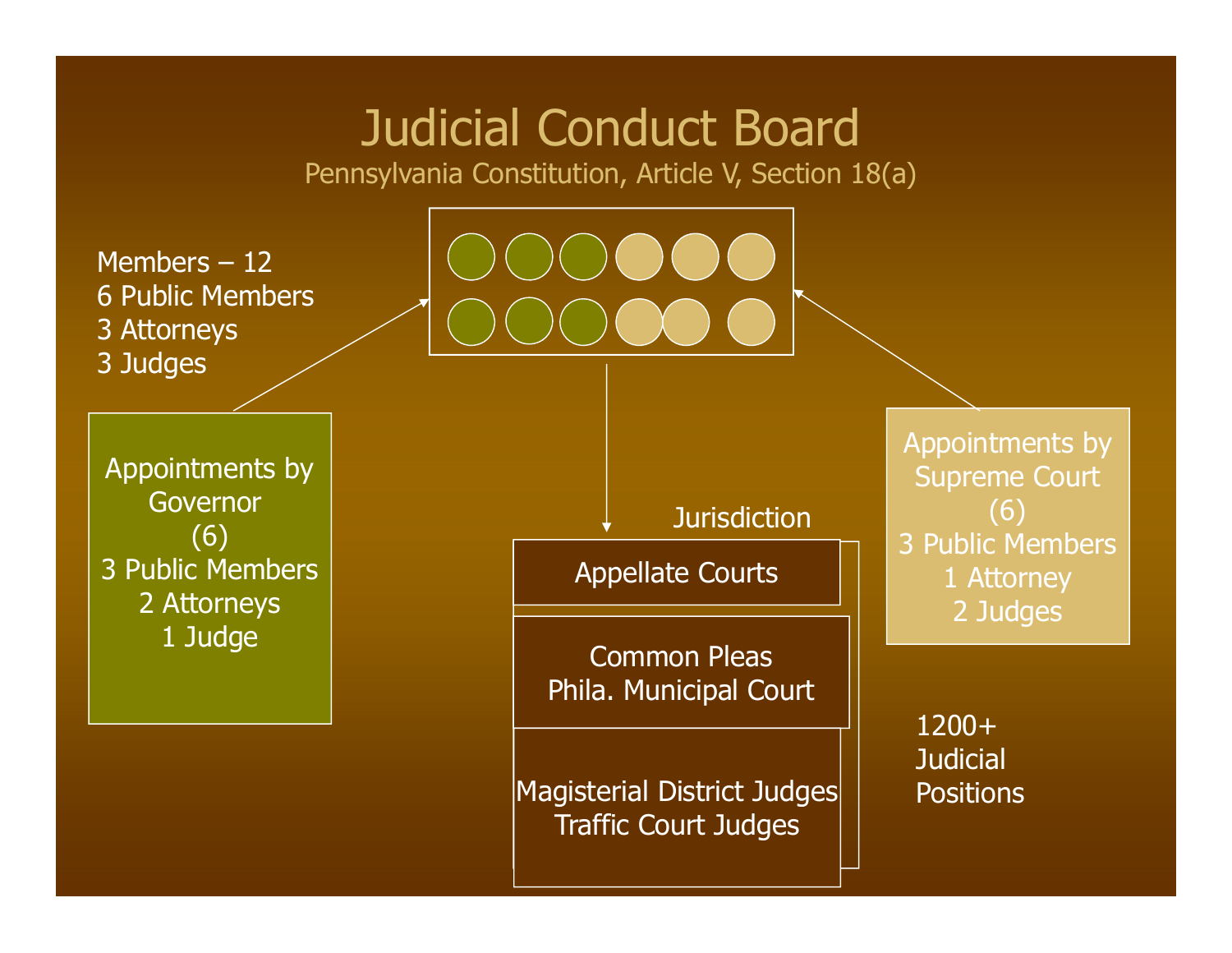### Judicial Conduct Board Mission Statement

**Preserving the honor, dignity, independence, and integrity of Pennsylvania's judiciary**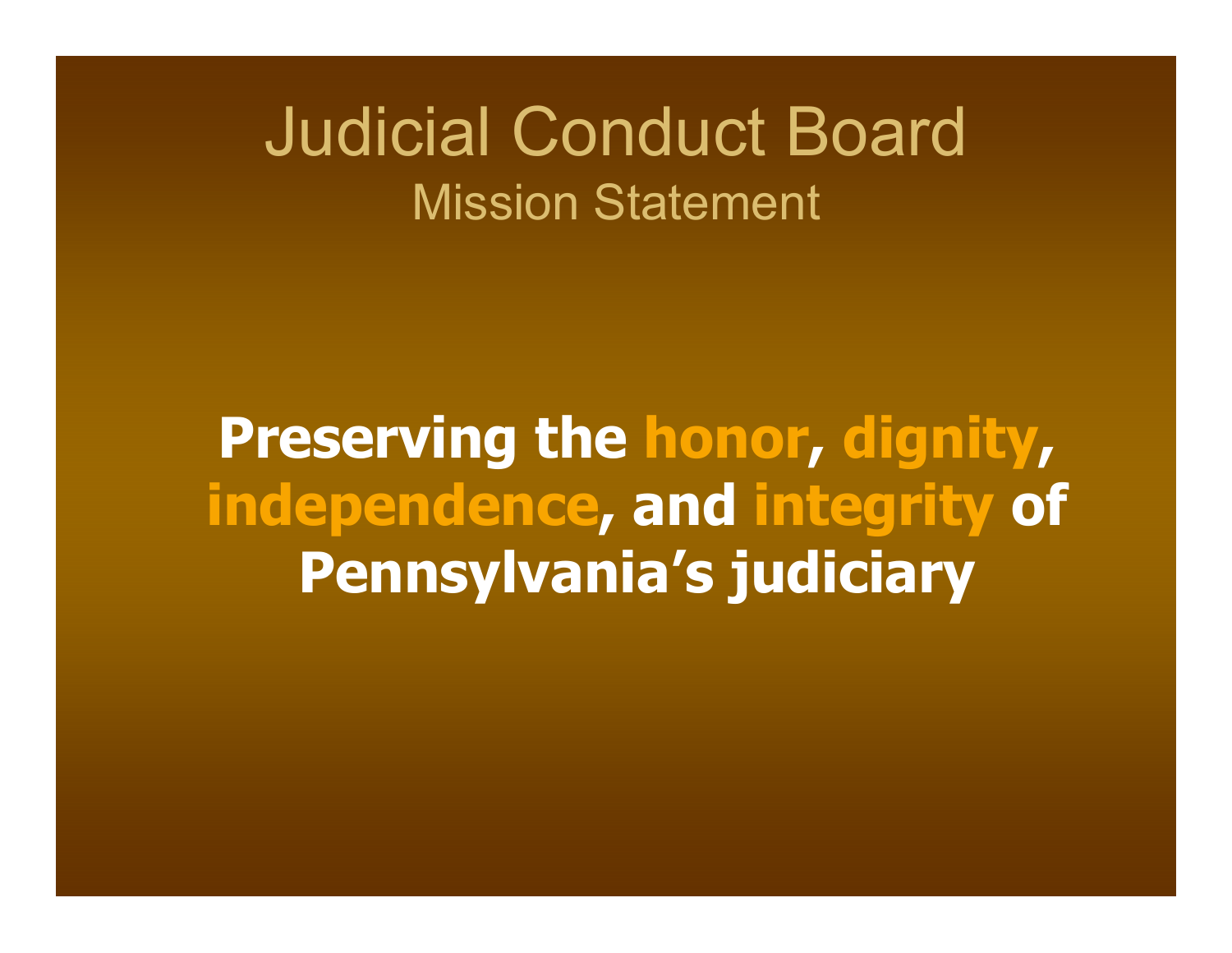### Judicial Conduct Board

### Investigative Powers

- Investigative interviews
- - Investigative subpoenas
	- For records
	- For testimony (depositions)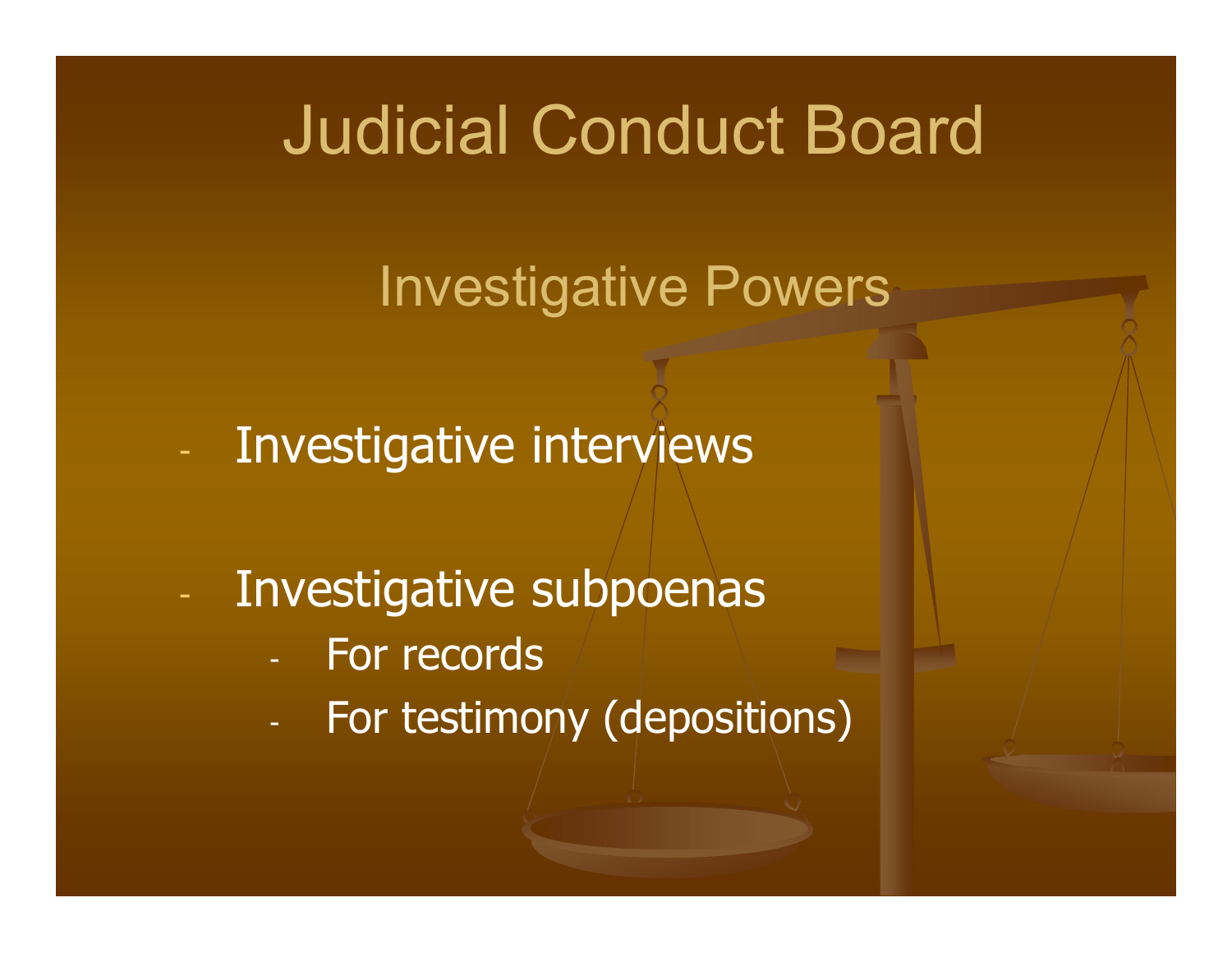## Judicial Conduct Board Sources of Complaints

- **Litigants**
- **Eamily Members**
- n. Public
- **Media**
- **Attorneys**
- $\blacksquare$ **Judges**
- $\blacksquare$ Board/Chief Counsel

#### e. Anonymous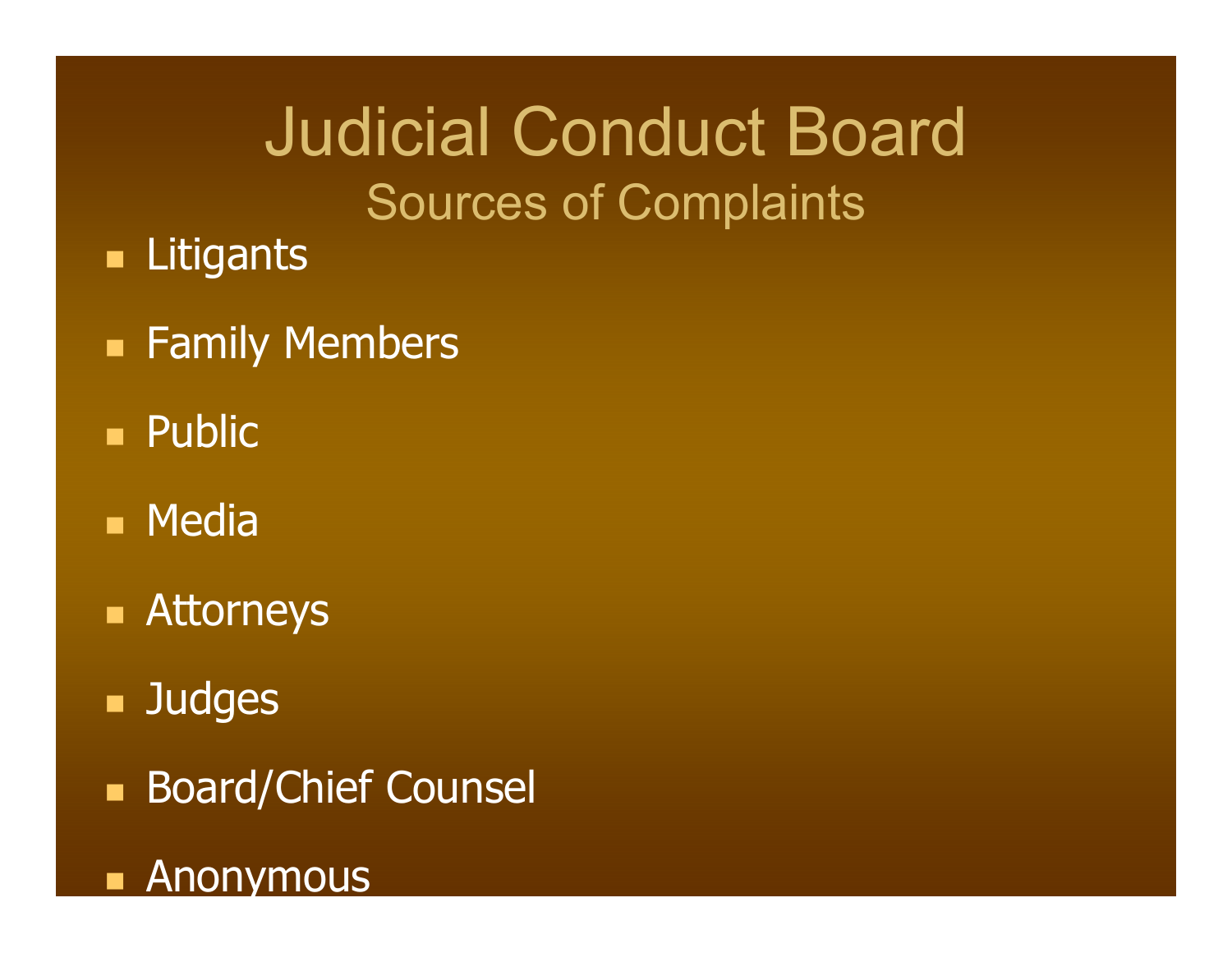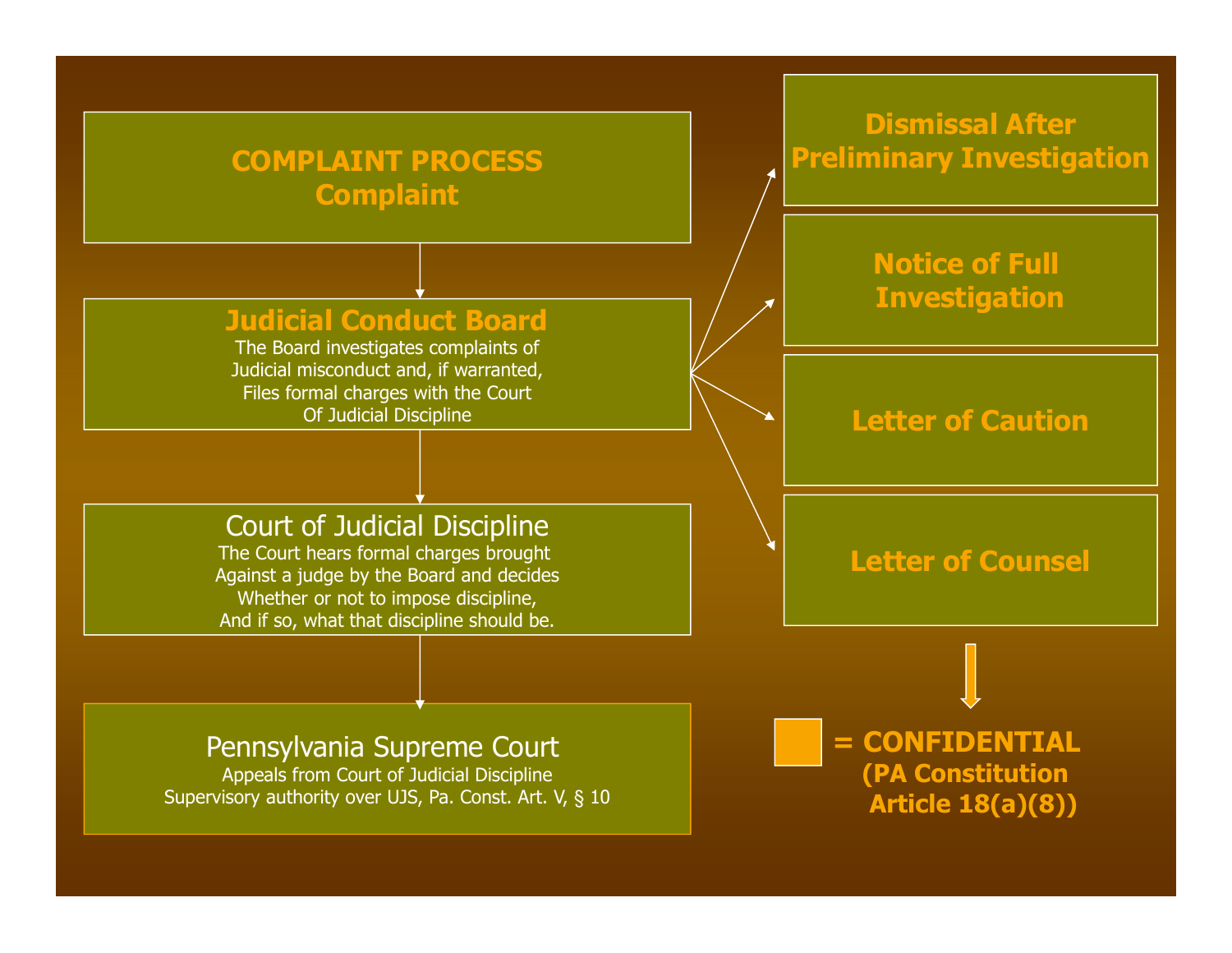#### Court of Judicial Discipline

Pennsylvania Constitution, Article V, Section 18(b)(1)

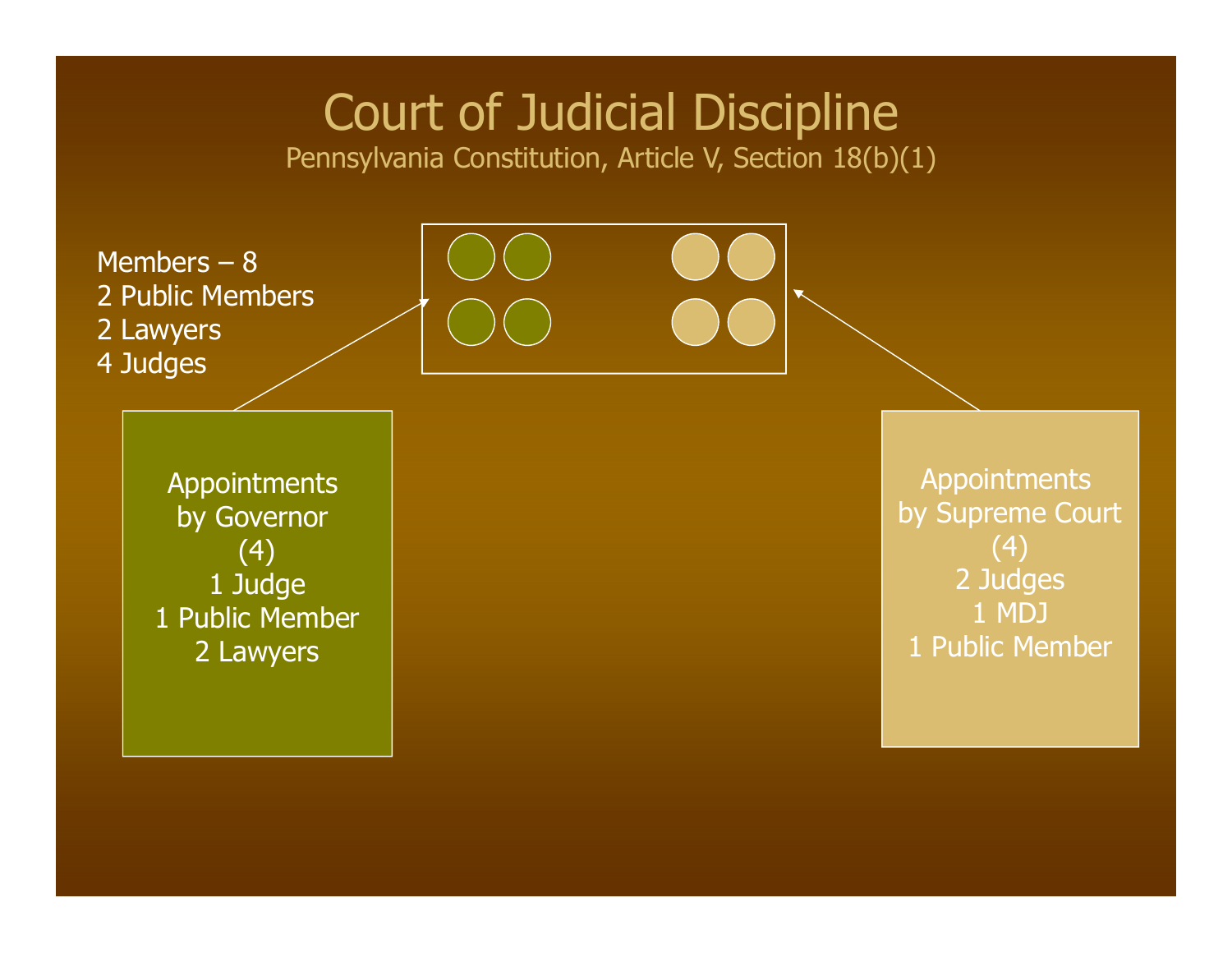#### Court of Judicial Discipline

Pennsylvania Constitution, Article V, Section 18(b)(4) and (5)

- **EXECOURDER COURT OF RECORD**
- $\blacksquare$  authorized to adopt rules to govern the conduct of proceedings before the court
- $\blacksquare$  . charges filed with the court are public record
- $\mathbf{u}$  . hearings are public and conducted pursuant to court's rules (in accord with principles of due process and law of evidence )
- $\blacksquare$  parties in court have right to discovery pursuant to court's rules, including right to subpoena witnesses and documents
- $\blacksquare$ charged judge is presumed innocent in any proceeding before the court
- $\blacksquare$ Board has burden of proving the charges by clear and convincing evidence
- $\mathbf{u}$  . decisions of the court must be in writing contain findings of fact and conclusions of law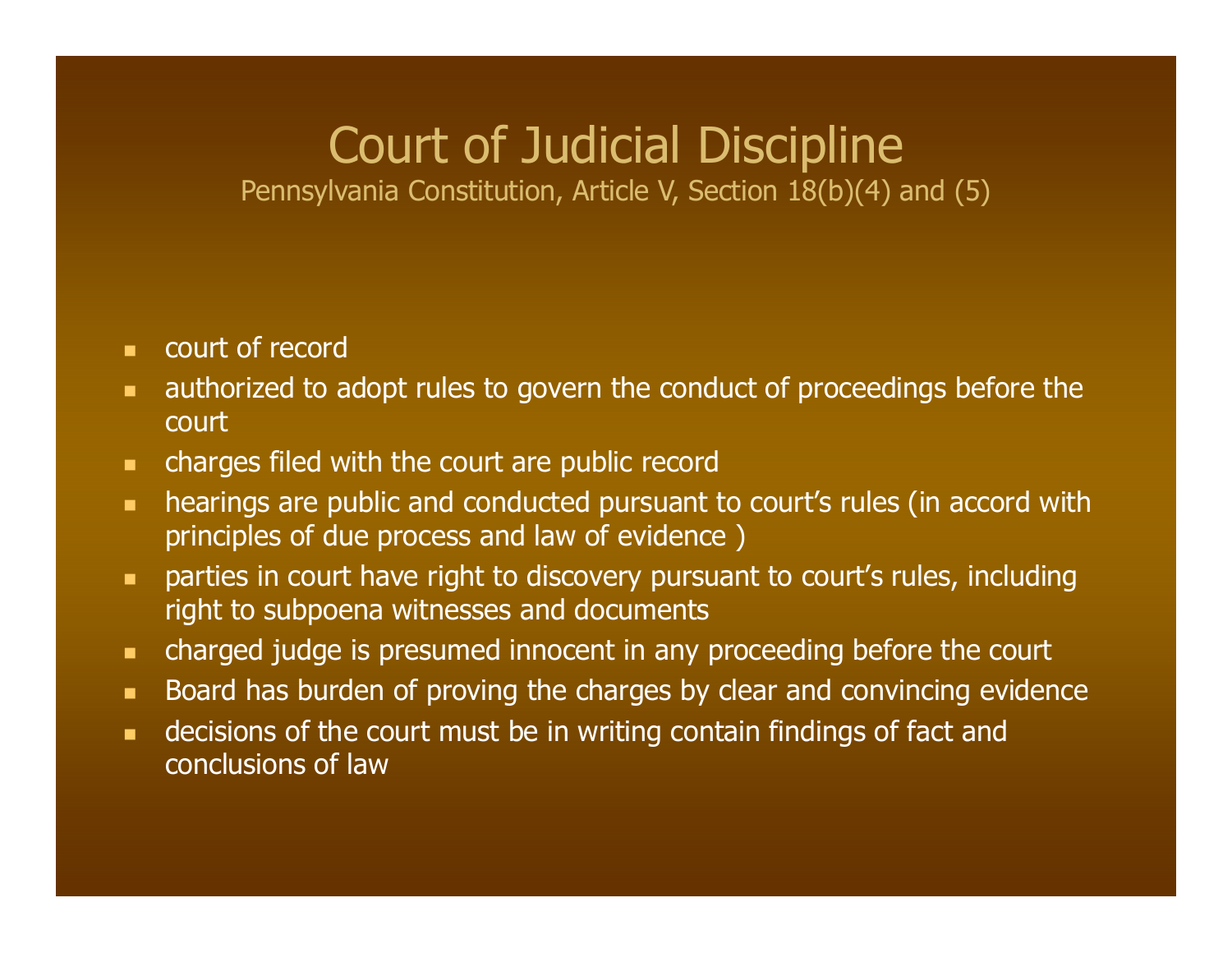### Possible CJD Sanctions

Pennsylvania Constitution, Article V, Section 18(d)

- Т, **Censure**
- Reprimand ("otherwise disciplined")
	- **Personal Appearance before CJD**
- **Probation ("otherwise disciplined")**
- **Suspension** 
	- With Pay
	- **Nithout Pay**

#### **Removal**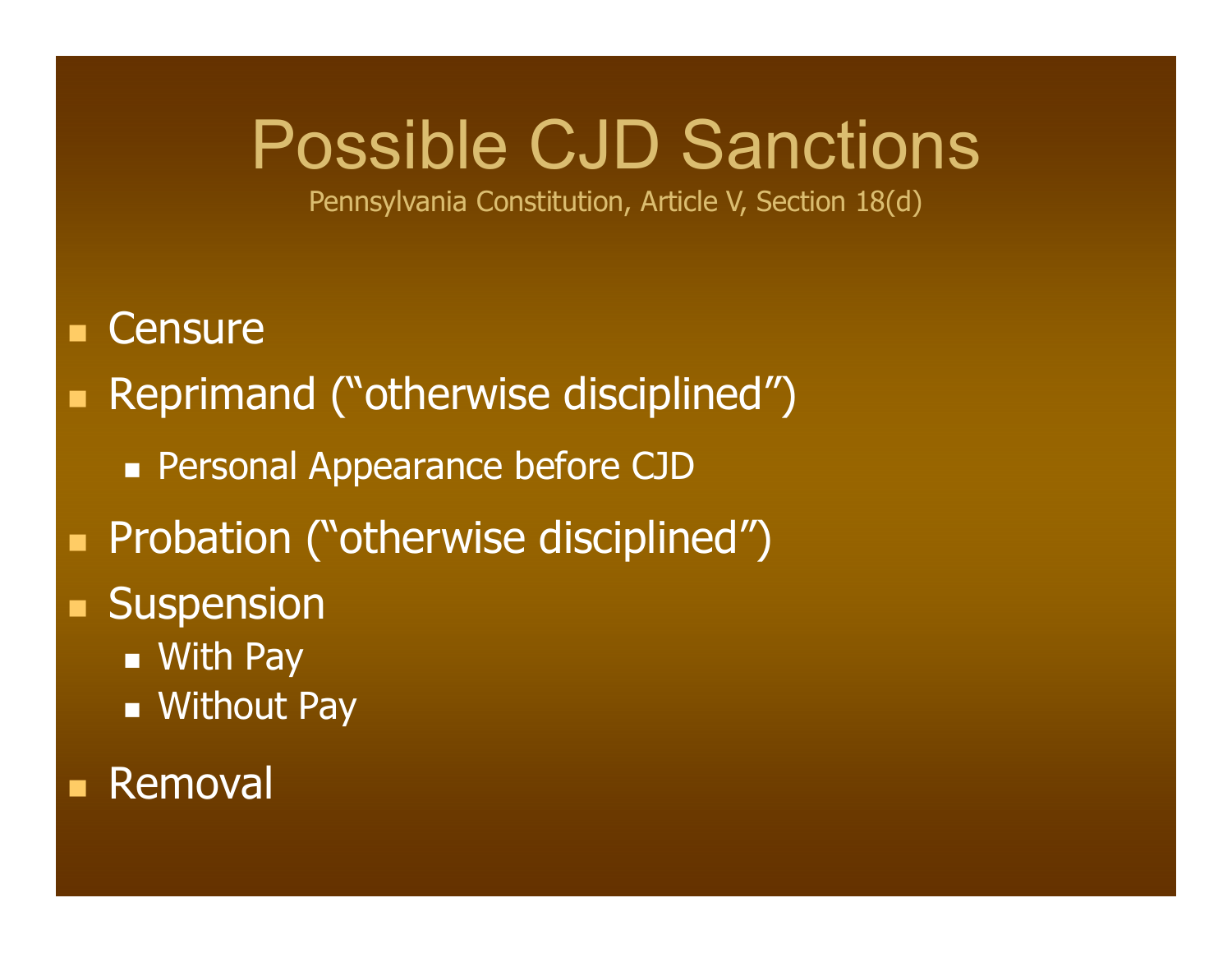### JUDICIAL CONDUCT BOARD AREAS OF COMPLAINTS

e<br>Maria **-** Judges who make mistakes

e<br>Maria  $\blacksquare$  - Judges who do dumb things

 $\blacksquare$  - Judges who do evil things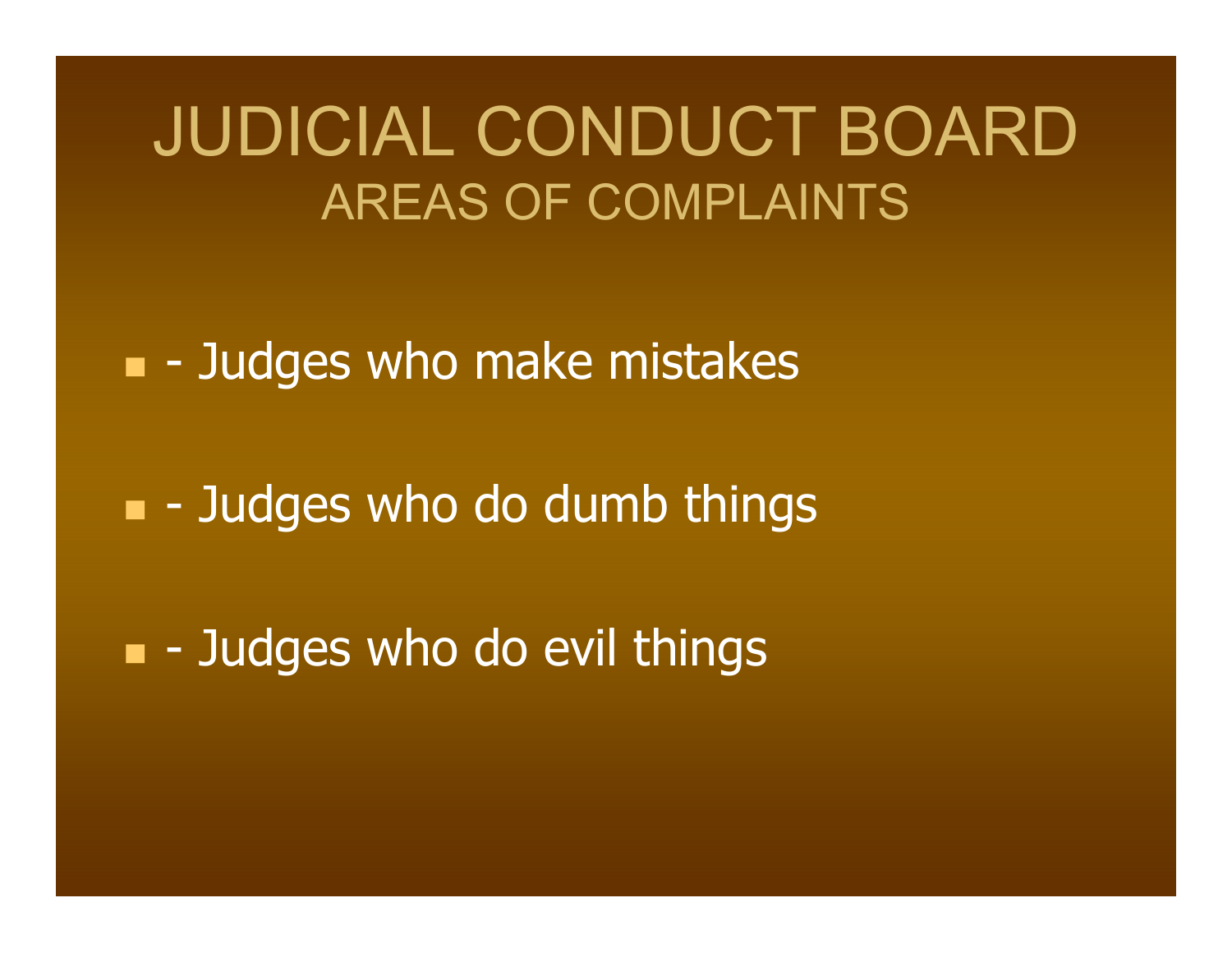**Abuse of Power – Rule 1.3**

 **Administrative Failures, Treatment of Court Staff, Improper Delegation**

- п Delay – Rule 2.5(A)
- m. Statement of Financial Interest – Rule 3.15
- $\blacksquare$ Abusing Court Employees – Rule 2.8(B)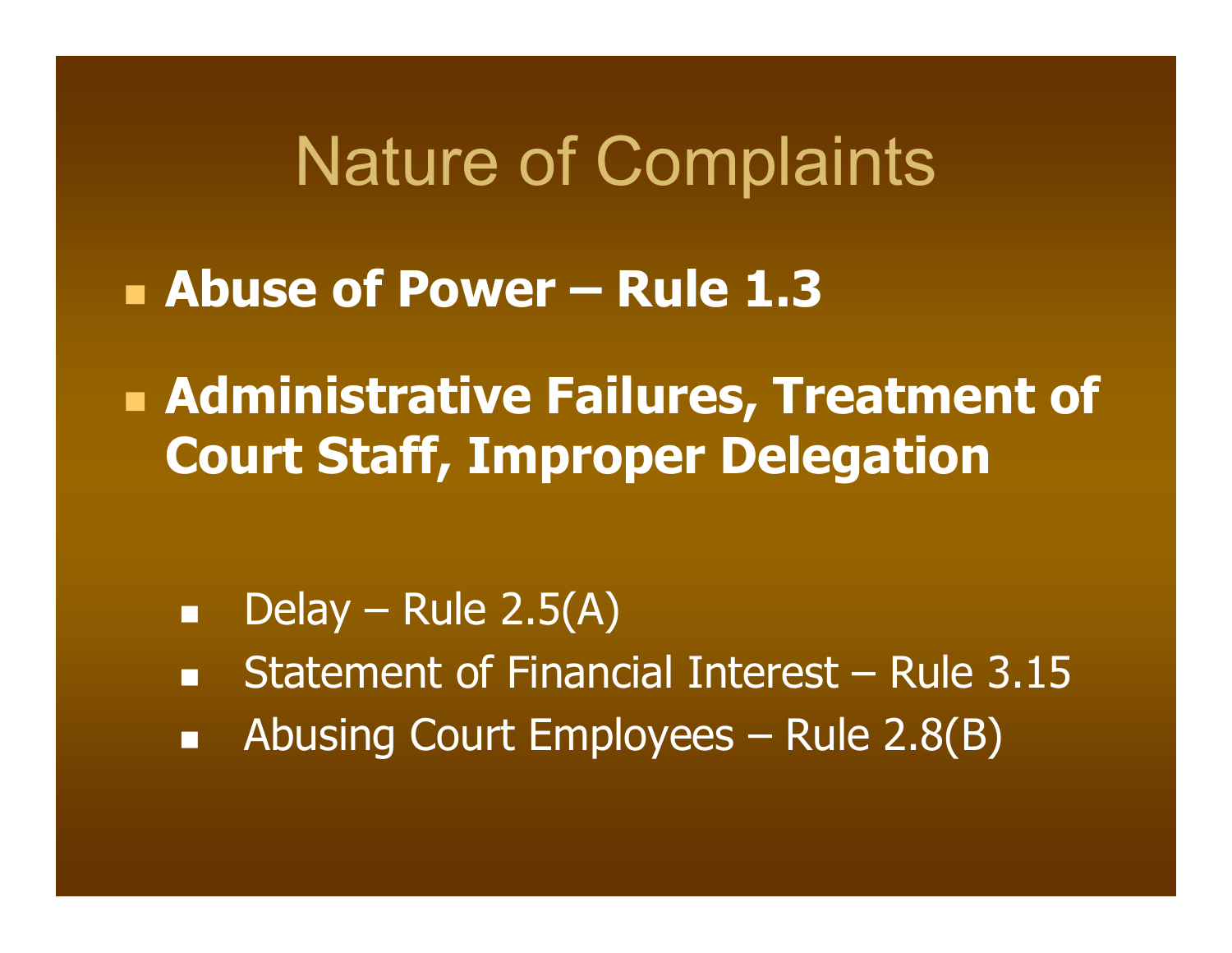#### **Demeanor, Impartiality, and Comments on the Bench**

- $\mathbf{m}$  . Rude and Abusive Behavior –Rule 2.8(B)
- $\blacksquare$ Judicial Bias – Rule 2.3(A)
- m. Sexual Harassment – Rule 2.3(B)
- $\blacksquare$  Impropriety and the Appearance of Impropriety – Rule 1.2
- п Improper Comments on Jury Verdicts – Rule 2.8(C)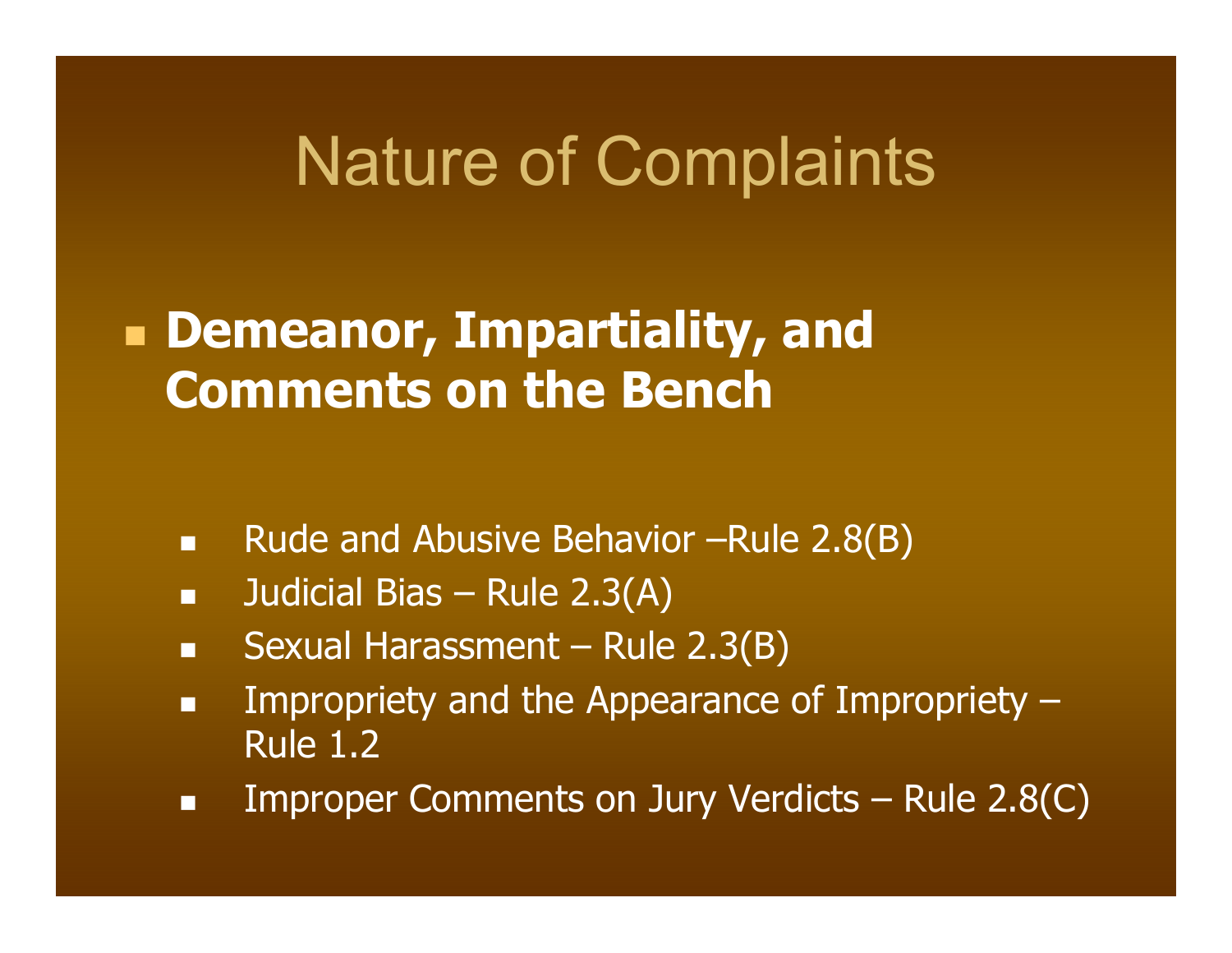#### **Disqualification/Recusal/Disclosure**

- $\Box$ Economic Interest - Rule 2.11(A)(2)
- п Personal Bias or Prejudice - Rule 2.11(A)(1)
- $\blacksquare$  Large Campaign Contributions - Rule 2.11(A)(4)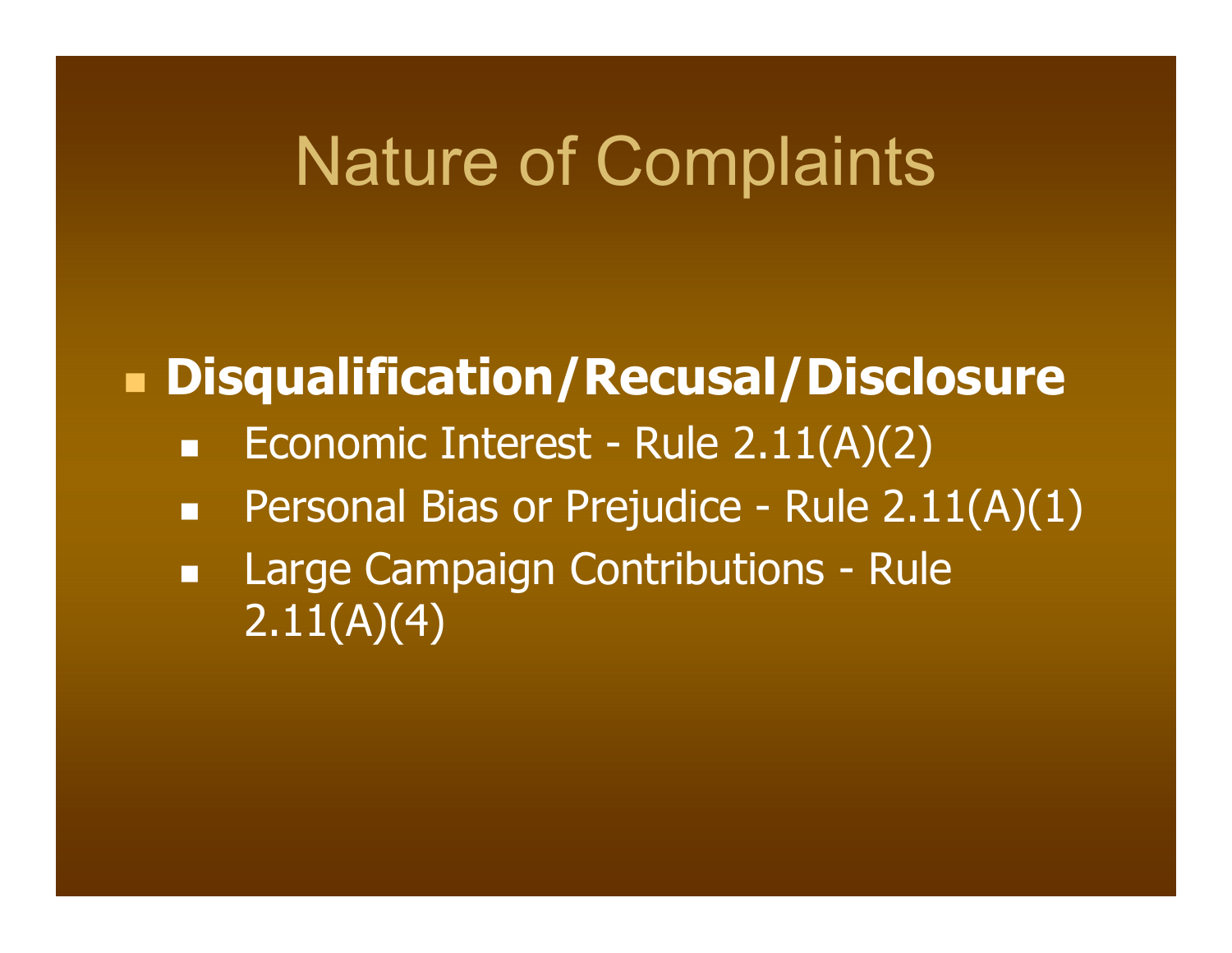#### **Ex Parte Communications - Rule 2.9**

- $\blacksquare$  Communicating With Only One of the Parties or Lawyers
- Œ Independent Investigation of Facts - Rule 2.9(C)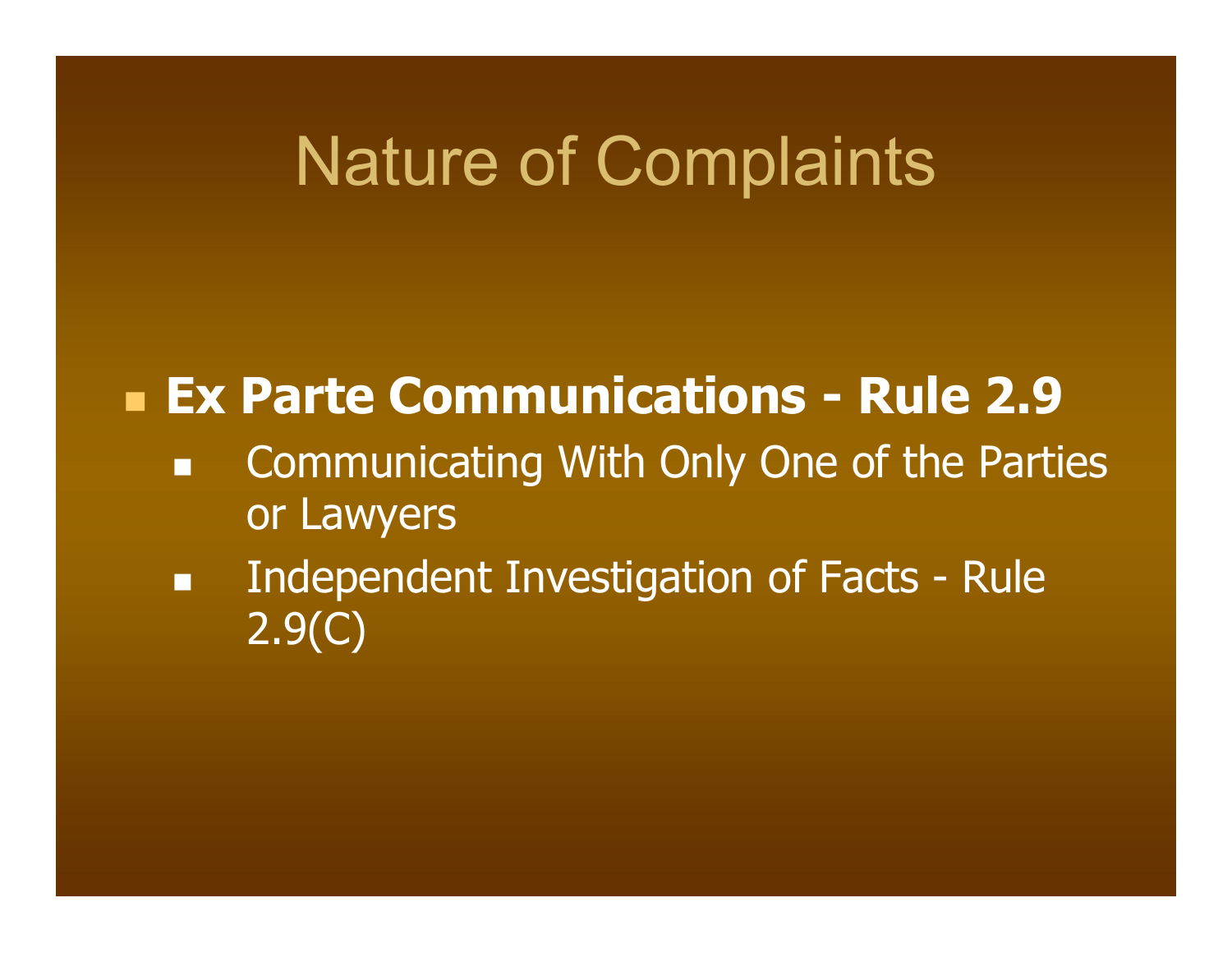#### **Personal Misconduct**

- $\blacksquare$ Criminal Conduct - 1.1
- п Gift/Loan From Litigant or Attorney – 3.13
- m. Misuse of the Office – 1.3 and 2.13
- $\blacksquare$  Dealings With Lawyers or Other Persons Likely to Come Before the Court  $-3.13$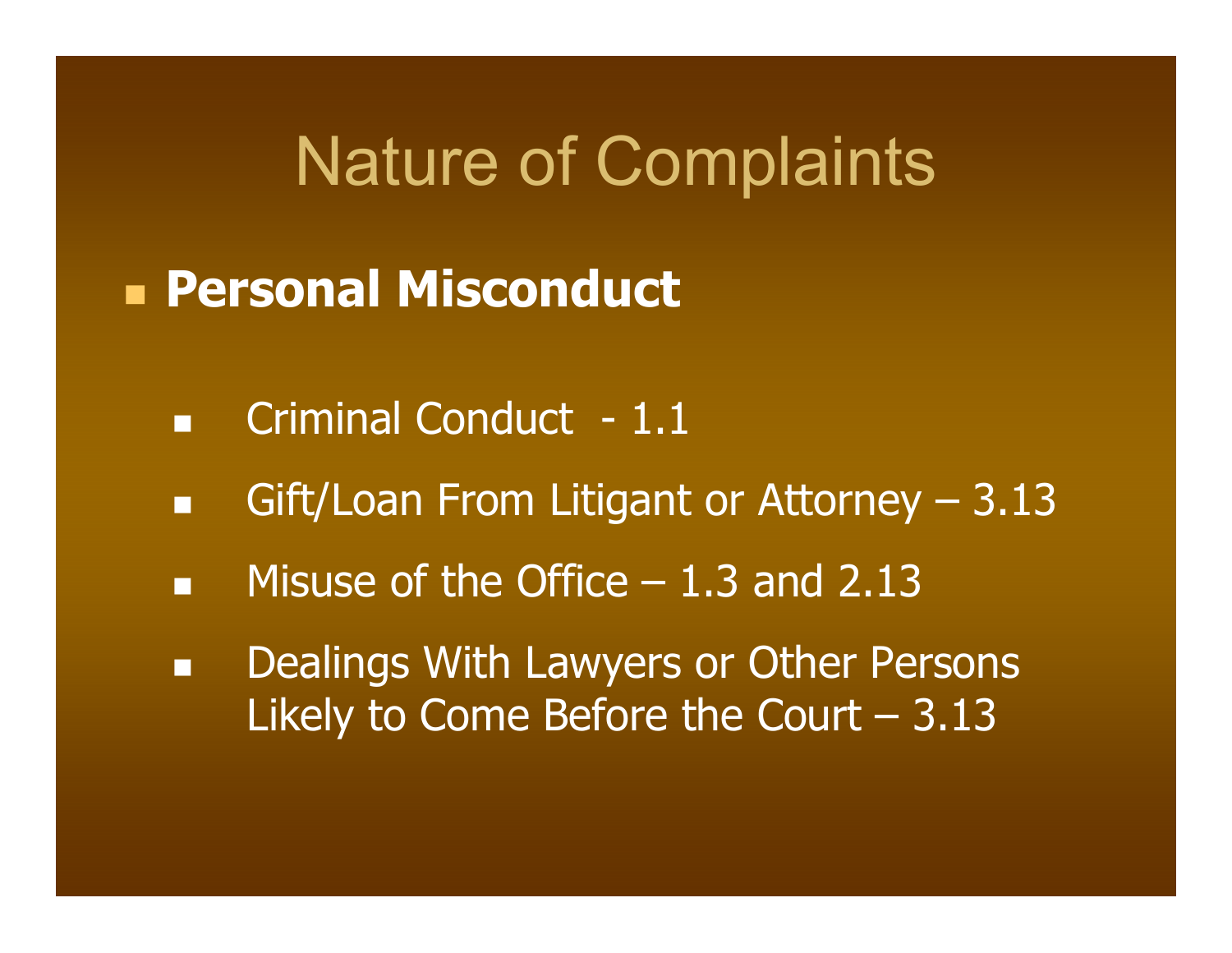Nature of Complaints Political Activities - Canon 4

 $\checkmark$  Judge or judicial candidate personally soliciting campaign funds  $-4.1(A)(4)$  and  $4.1(A)(7)$ 

 $\checkmark$  Judge or judicial candidate publicly endorsing political candidates  $-4.1(A)(3)$ 

 $\sqrt{2}$  Judge using official equipment or staff for campaign purposes  $-4.1(A)(8)$ 

 $\checkmark$  Misrepresenting facts – 4.1(A)(9)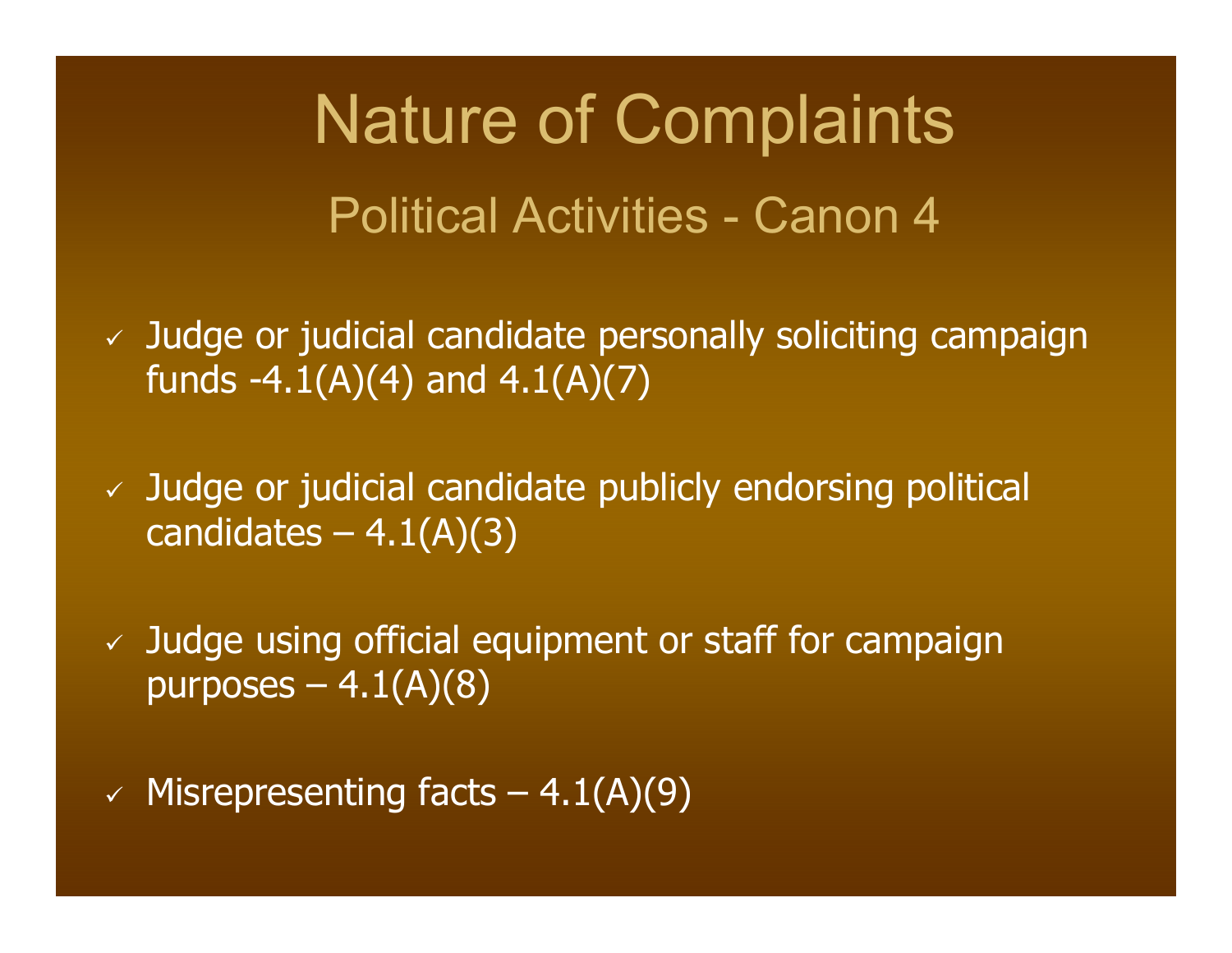**Failure to Cooperate with Board; Lying to Board; Asking Witness to Lie; Retaliating Against Complainant –2.16**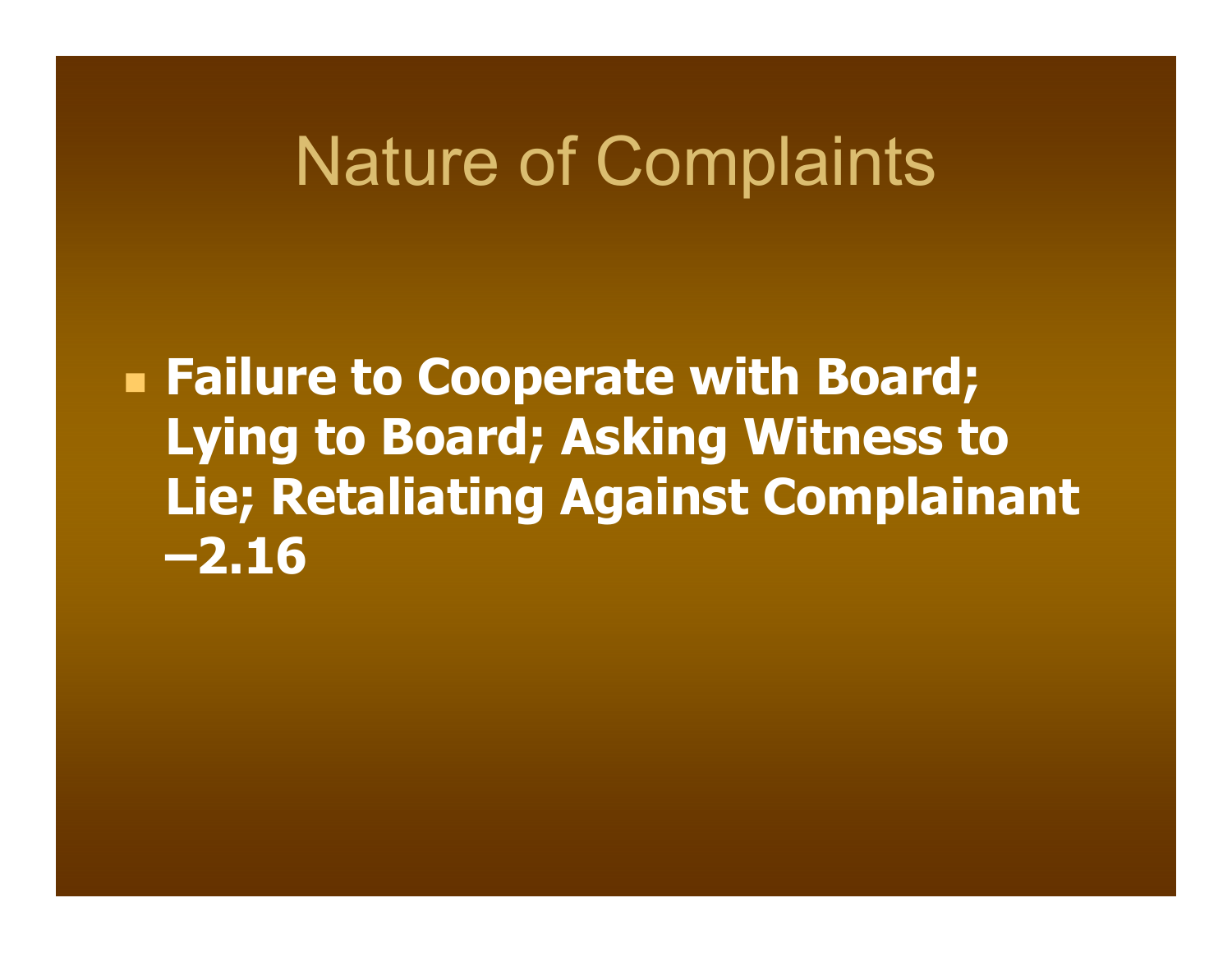#### LAWYER'S ETHICAL OBLIGATION

"A LAWYER WHO KNOWS THAT A JUDGE HAS COMMITTEED A VIOLATION OF APPLICABLE RULES OF JUDICIAL CONDUCT THAT RAISES A SUBSTANTIAL QUESTION AS TO THE JUDGE'S FITNESS FOR OFFICE SHALL INFORM THE APPROPRIATE AUTHORITY."

RULE OF PROFESSIONAL CONDUCT 8.3(B)